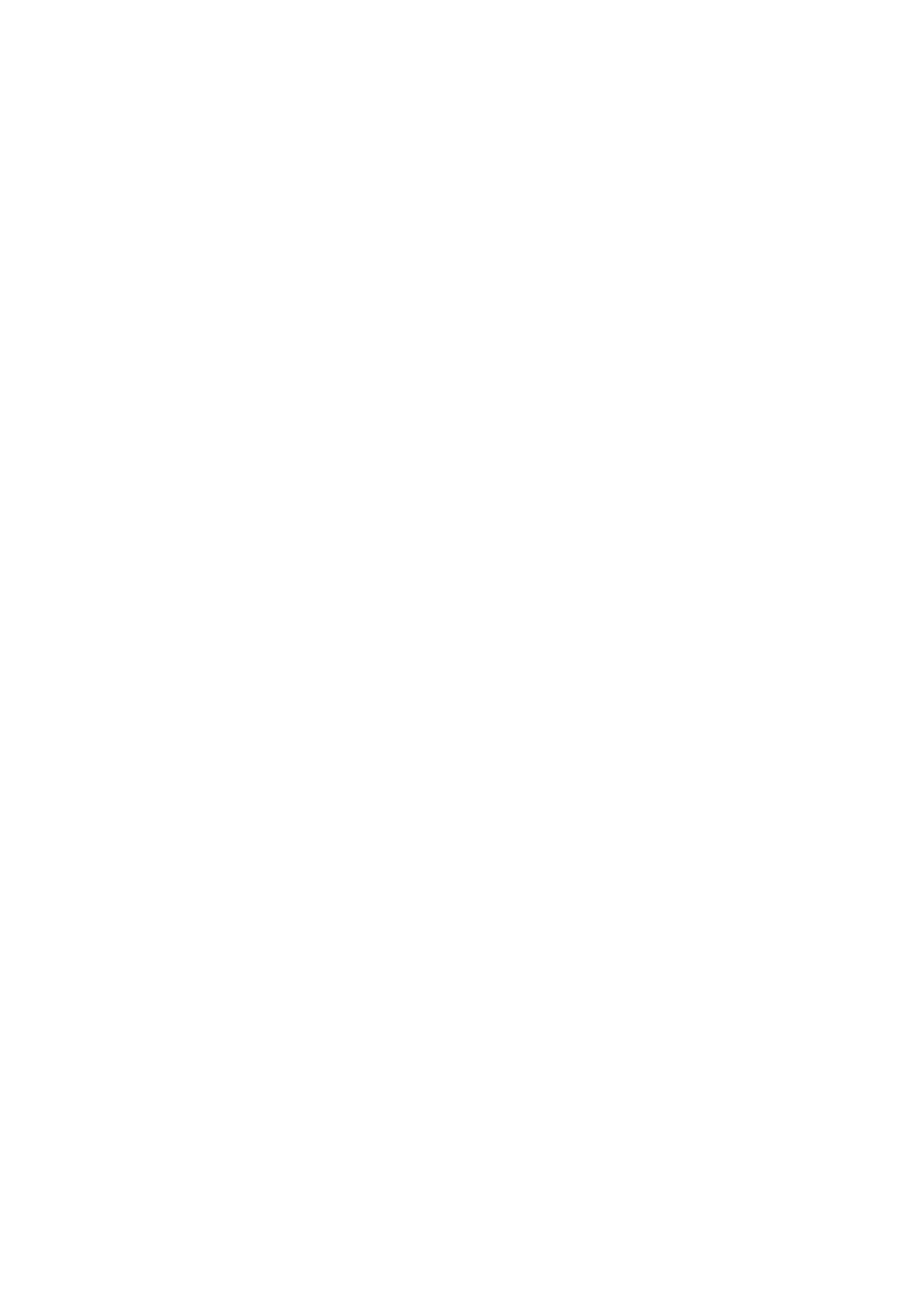# ASIA Pacific Economic Paper No. 388 2010

# **How does a decrease in oil production affect the world economy?**

Naohiko Yahaba\*

Australia–Japan Research Centre Crawford School of Economics & Government ANU COLLEGE OF ASIA AND THE PACIFIC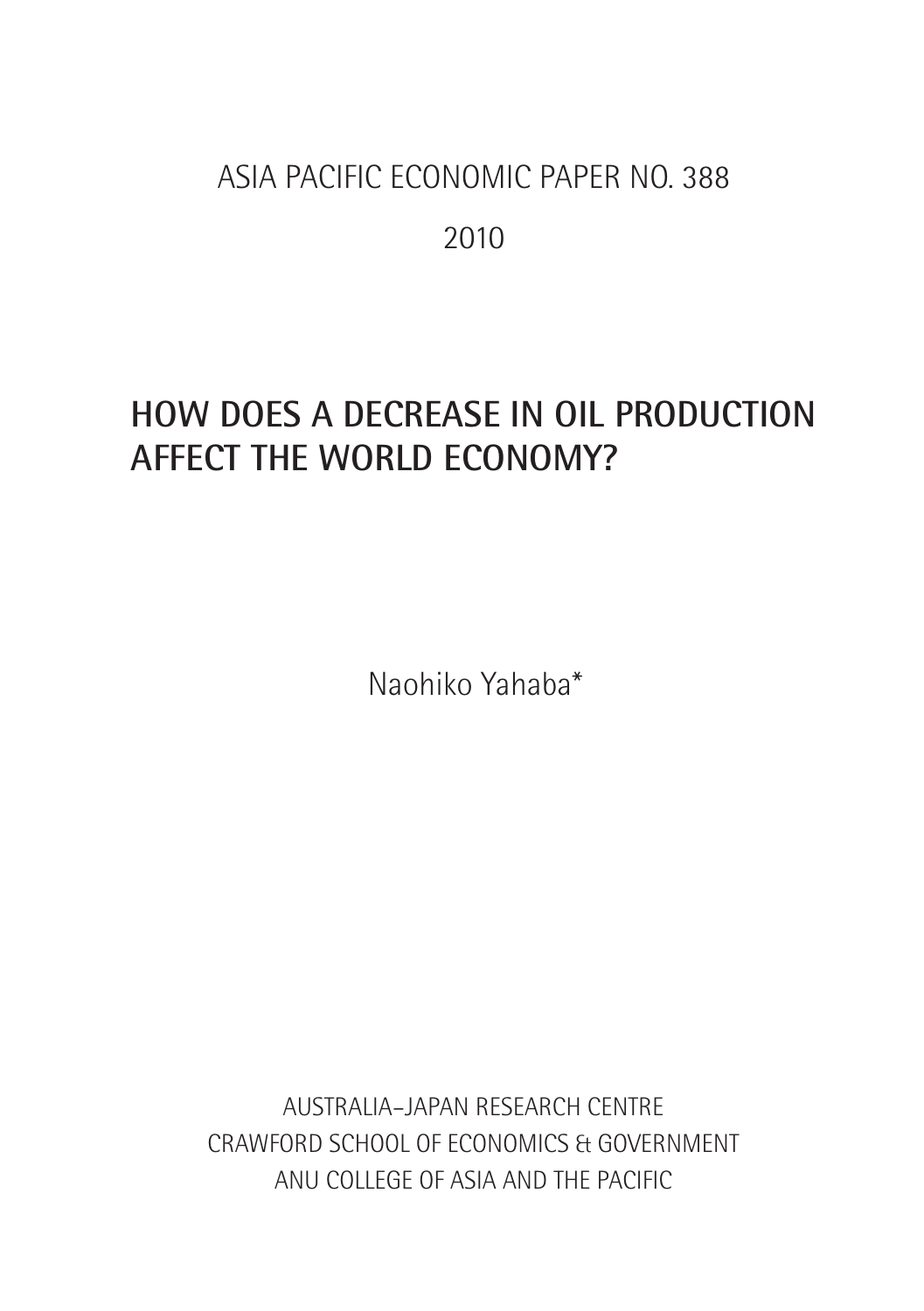© Naohiko Yahaba, 2010.

This work is copyright. Apart from those uses which may be permitted under the Copyright Act 1968 as amended, no part may be reproduced by any process without written permission.

Asia Pacific Economic Papers are published under the direction of the Editorial Committee of the Australia–Japan Research Centre (AJRC). Members of the Editorial Committee are:

Professor Jenny Corbett Executive Director Australia–Japan Research Centre The Australian National University, Canberra

Professor Emeritus Peter Drysdale Crawford School of Economics and Government The Australian National University, Canberra

Professor Christopher Findlay Professor of Economics University of Adelaide Adelaide, South Australia

Professor Stuart Harris Department of International Relations The Australian National University, Canberra

Dr Kazuki Onji Crawford School of Economics and Government The Australian National University, Canberra

Papers submitted for publication in this series are subject to double-blind external review by two referees.The views expressed in APEPs are those of the individual authors and do not represent the views of the Australia–Japan Research Centre, the Crawford School, or the institutions to which authors are attached.

The Australia–Japan Research Centre is part of the Crawford School of Economics and Government, The Australian National University, Canberra.

ISSN 0 728 8409 ISBN 978-0-86413-342-7 Australia–Japan Research Centre

Crawford School of Economics and Government The Australian National University Canberra ACT 0200

Telephone: (61 2) 6125 3780 Facsimile: (61 2) 6125 8448 E-mail: ajrc@anu.edu.au URL: http://www.crawford.anu.edu.au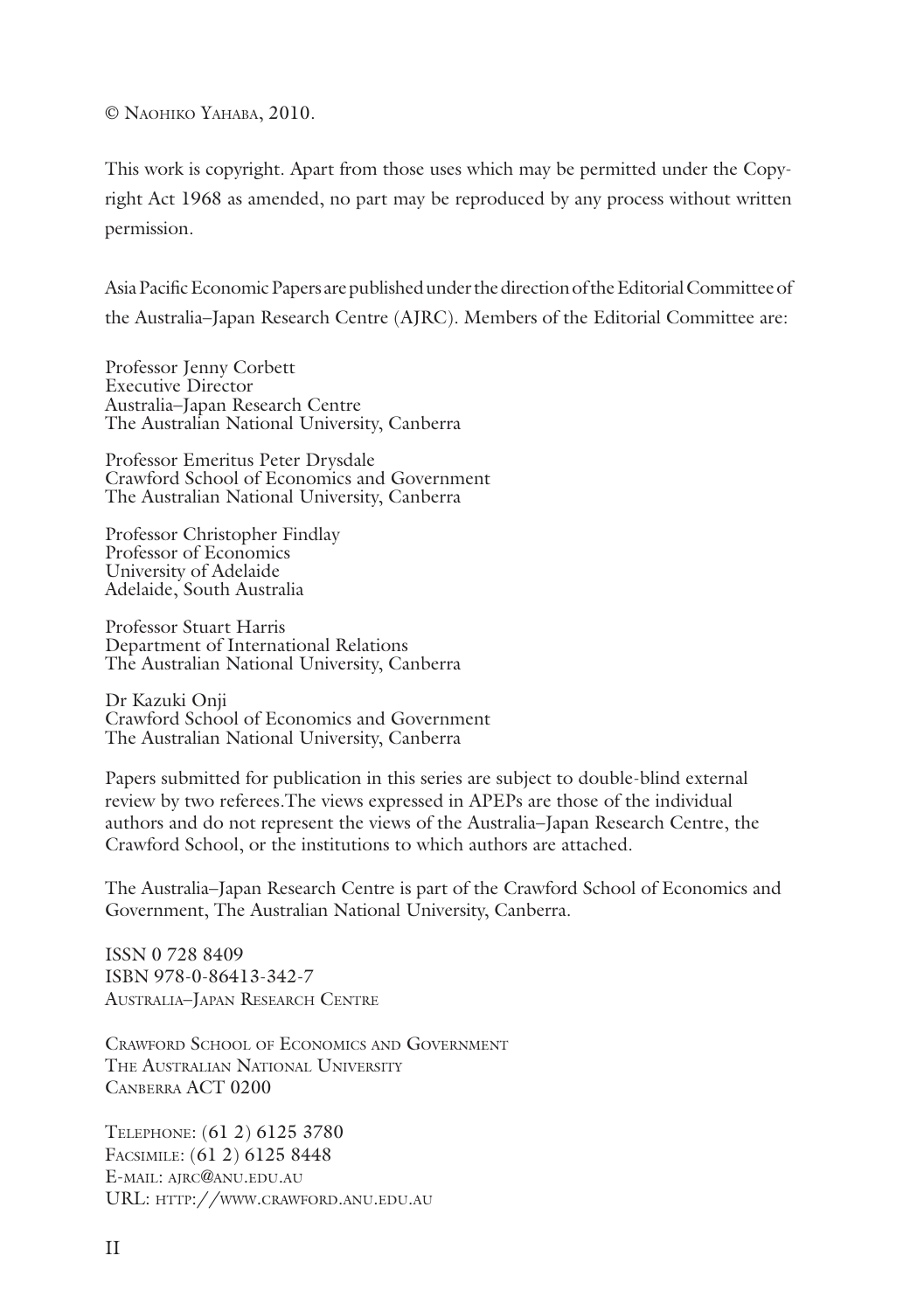# HOW DOES A DECREASE IN OIL PRODUCTION AFFECT THE WORLD ECONOMY?

# Contents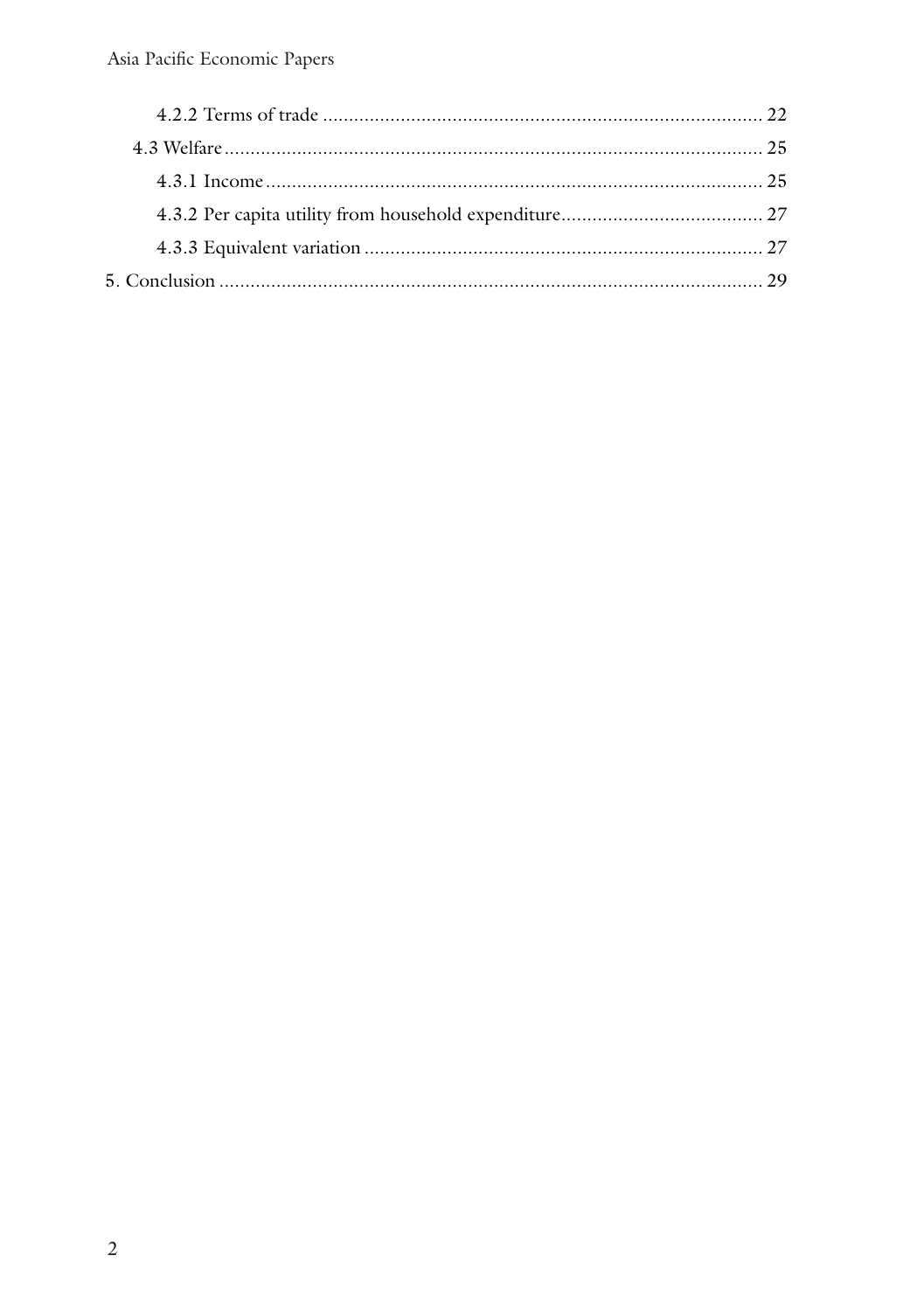# **Figures**

| Figure 8 Declared proved reserves in OPEC member countries (1980 to 2008) 12 |  |
|------------------------------------------------------------------------------|--|
| Figure 9 Changes in proved reserves and oil consumption (1981 to 2008) 12    |  |
|                                                                              |  |

# **Tables**

| Table 6 Change in output quantities by industry sector (percentage change)  19     |
|------------------------------------------------------------------------------------|
| Table 7 Changes in production quantities by region by industry sector (percentage  |
|                                                                                    |
| Table 9 Changes in value of regional imports by commodity (percentage change)  23  |
| Table 10 Changes in value of regional exports by commodity (percentage change). 24 |
|                                                                                    |
|                                                                                    |
| Table 13 Changes in the price of primary factors (percentage change) 26            |
| Table 14 Changes in per capita utility from household expenditure (percentage      |
|                                                                                    |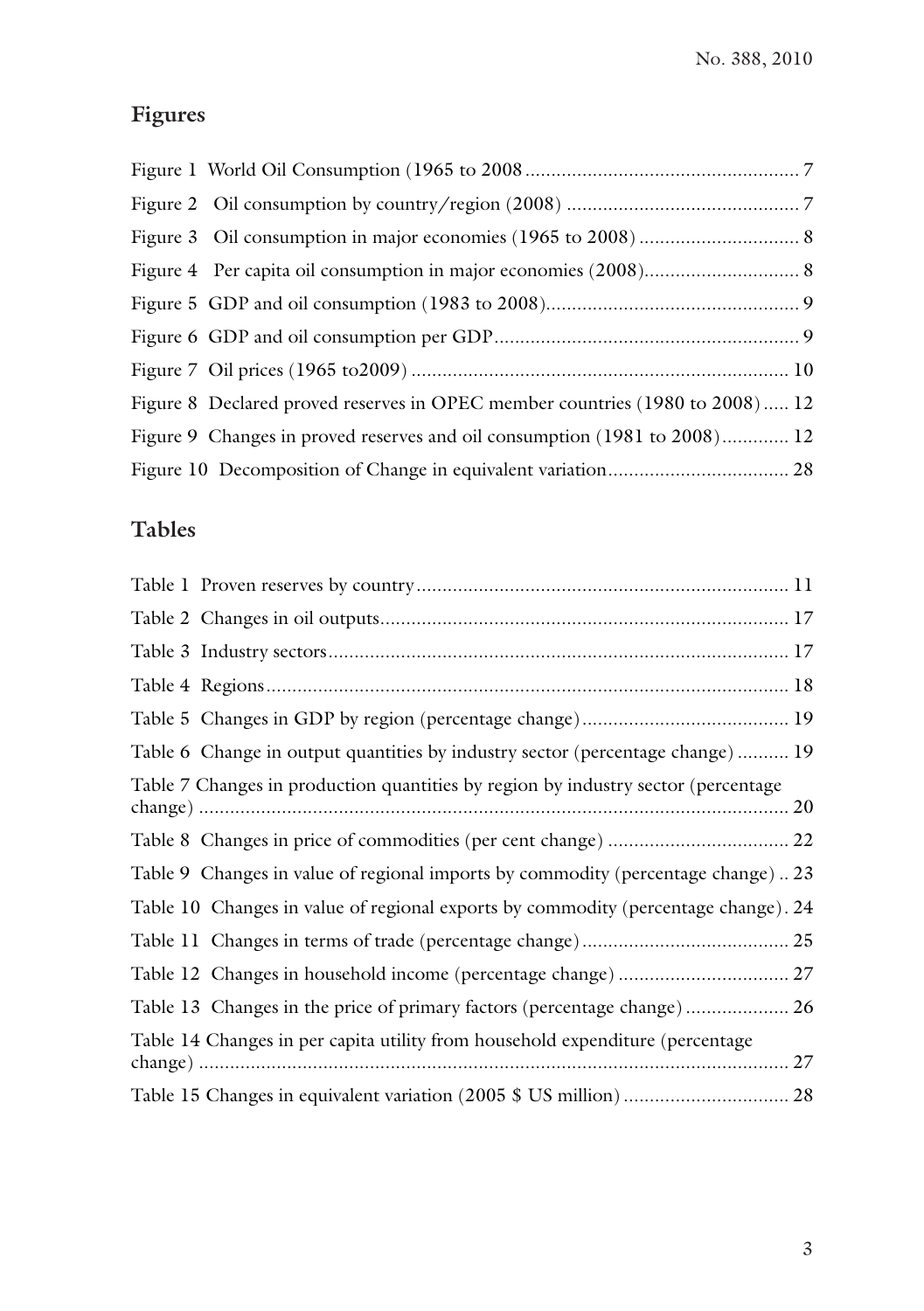Asia Pacific Economic Papers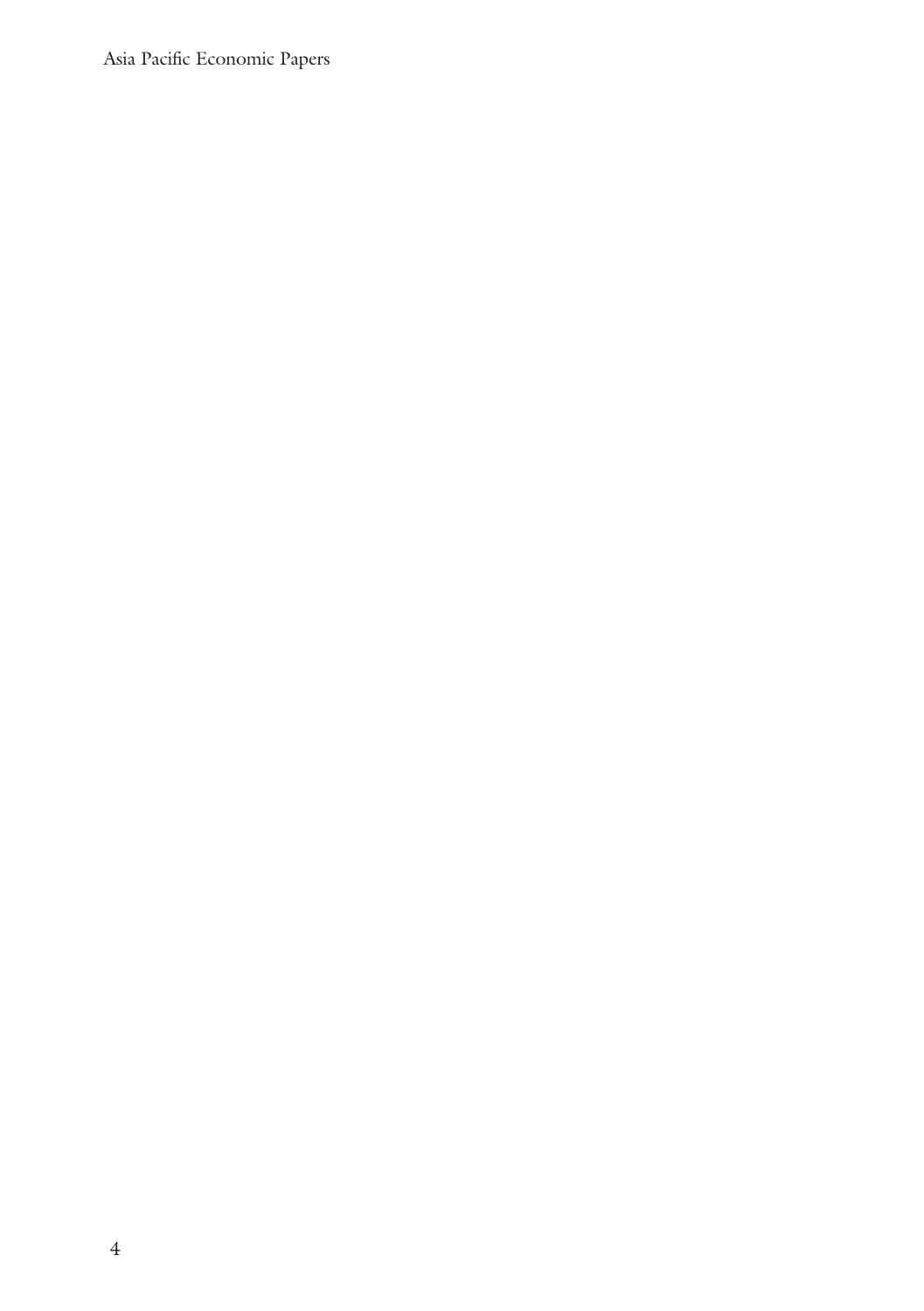## **Abstract**

The world's oil consumption has been increasing for more than a century with a few exceptions. However, there would be a possibility that the recent increase in oil consumption in developing countries such as China and India tighten the long term oil market. Since the exact amount of oil reserves is unknown, it is difficult to predict when the ultimate decrease in oil production will come. However, for the last two decades, the amount of oil consumption per year has surpassed the amount of oil reserves newly found. Therefore, the possibility of ultimate decrease in oil production may increase. This paper examines the impact of the decrease in oil production on major economies using a computable general equilibrium model. Under the simulations in this paper, the oil exporting economies increase their GDPs, the utilities and the terms of trade. The oil importing regions, especially in newly industrialised and developing regions, decrease their GDPs, utilities and the terms of trade. All industry sectors decrease their world output. Among industry sectors, oil industry affects most and the industry sectors which use large amount of oil such as petroleum industry and chemical industry decrease its outputs significantly.

\*Visiting Fellow, Australia-Japan Research Centre, ANU, Canberra; Customs Bureau, Ministry of Finance, Japan.

# **1. Introduction**

World oil consumption has been increasing for more than a century with a few exceptions. Oil consumption increased by 171 per cent during the period of 1965 to 2008.<sup>1</sup> World oil consumption in 2008 was 30.8 billion barrels per year. The International Energy Agency (IEA) of the Organisation of Economic Cooperation and Development (OECD) predicted in its reference scenario that world oil consumption will reach to 105 million barrels per day (38.3 billion barrels per year) in 2030.2 The Energy Information Administration (EIA) of the U.S. Department of Energy predicted in its reference scenario that world oil consumption will reach to 106.6 million barrels per day (38.9 billion barrels per year) in 2030.3 However, it is possible that the recent increase in oil consumption in developing countries such as China and India will tighten the long-term oil market. According to the IEA's reference scenario in 2007, the increase in energy consumption in developing countries represents 74 per cent of the world increase in energy consumption between 2005 and 2030.4

Energy is indispensable for prosperous life; it is used for transporting and producing goods, transmitting information, and providing light and heat. Without a large supply of oil, it would have not been possible to realise the economic growth we enjoy today. Since oil occupies one third of the primary energy supply, change in oil production would have enormous influence on the world economy.5

How long will the increase in oil production last? This depends on the amount of oil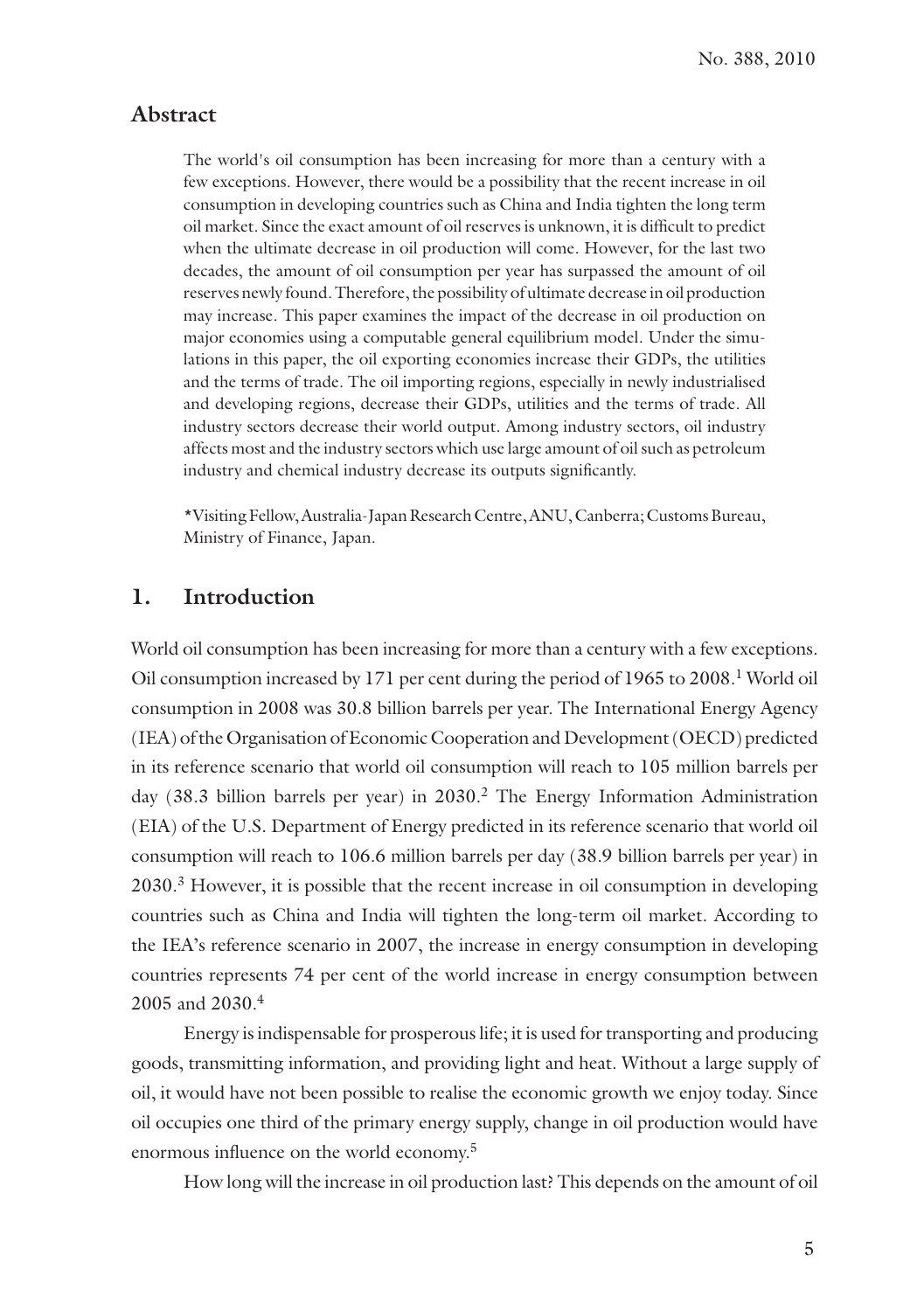reserves. The world declared proven reserves in 2008 accounted for 1.41 trillion barrels.<sup>6</sup> The IEA reports that the world is not running short of oil yet. It says that the world's total endowment of oil is large enough to support the projected rise in production beyond 2030 in its Reference Scenario in 2007.<sup>7</sup> However, there are doubts about the reliability of the declared reserves in many major producing countries, which are not subject to external audit or verification. OPEC countries increased their reserves from around 667 billion barrels in 1980 to 1005 billion barrels in 1989 without any significant actual discovery of new reserves 8

Since the exact amount of oil reserves is unknown, it is impossible to predict when the ultimate decrease in oil production will come. However, for the last two decades, the amount of oil consumption per year has surpassed the amount of oil reserves newly found. Therefore, the possibility of an ultimate decrease in oil production is growing.<sup>9</sup>

This paper examines the impact of a decrease in oil production on the economies of some countries and regions by using a computable general equilibrium model. The scenario is as follows: Increases in oil production cause the drying up of oil fields which can produce oil with relatively less cost, and oil production will shift to more costly oil fields. The analysis is conducted using Global Trade Analysis Project (GTAP) model, which is a computable general equilibrium model developed by the Global Trade Analysis Project.

This paper is organised as follows: Section 2 reviews the trend of oil production, oil consumption, oil price and oil reserves and the relationship of oil consumption and economic growth; Section 3 outlines the structure of the GTAP model and presents the scenario for simulations and the sectors and regions used in the analysis; Section 4 presents the results of the analysis on changes in production, trade and welfare.

# **2. Review of world oil production and consumption**

## *2.1 Oil consumption*

For the last four decades, world oil consumption has increased constantly except two oil crises in 1973 and 1980 and recent global financial crisis in 2008. Figure 1 shows the world oil consumption between 1965 and 2008. The world oil consumption increased from 11.4 billion barrels to 30.8 billion barrels during the period.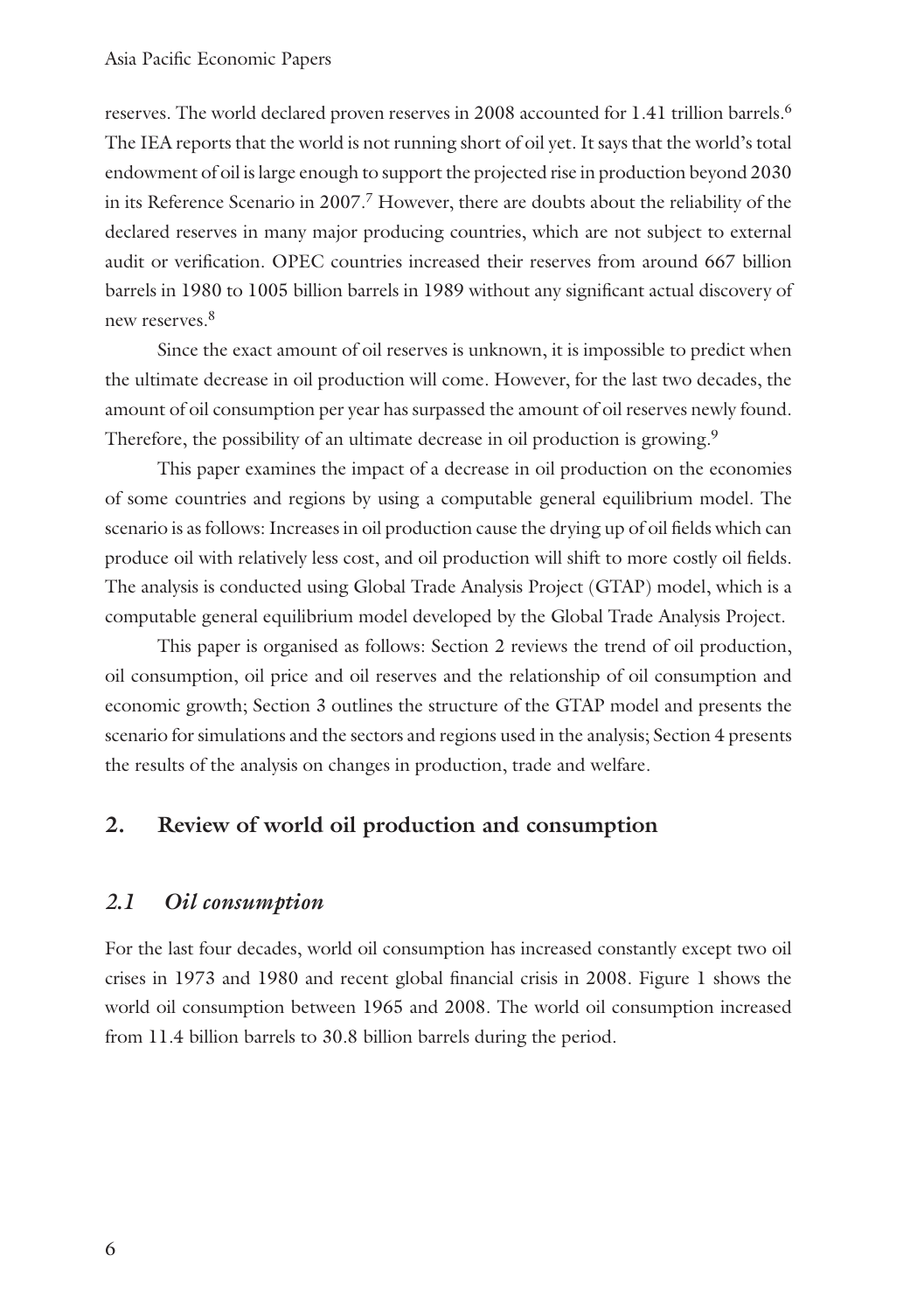

**Figure 1 World Oil Consumption (1965 to 2008)**

**Source:** BP Statistical Review of World Energy 2009, Oil Consumption - barrels (from 1965).

Figure 2 shows oil consumption in 2008 by country/region. The consumption in all advanced economies accounts for 56.3 per cent of the total and the consumption in developing economies accounts for 43.7 per cent. The consumption in the United States accounts for 23.0 per cent and the consumption in the EU members accounts for 17.5 per cent. China occupies 9.5 per cent, Japan occupies 5.7 per cent and India occupies 3.4 per cent. Figure 3 shows the trend in consumption in major economies. The increase in oil consumption in the United States, the EU and Japan is slow, while the increase in consumption in China and India is rapid. According to the IEA's reference scenario in 2007, the increase in energy consumption in developing countries represented 74 per cent of the increase in world energy consumption between 2005 and 2030. China and India alone took up45 per cent of the increase.<sup>10</sup>



#### **Figure 2 Oil consumption by country/region (2008)**

**Source:**BP Statistical Review of World Energy 2009, Oil Consumption - barrels (from 1965) **Note:**Advanced economies are the following: USA, EU, Japan, Australia, Hong Kong, Iceland, Korea, New Zealand, Norway, Singapore, Switzerland and Taiwan.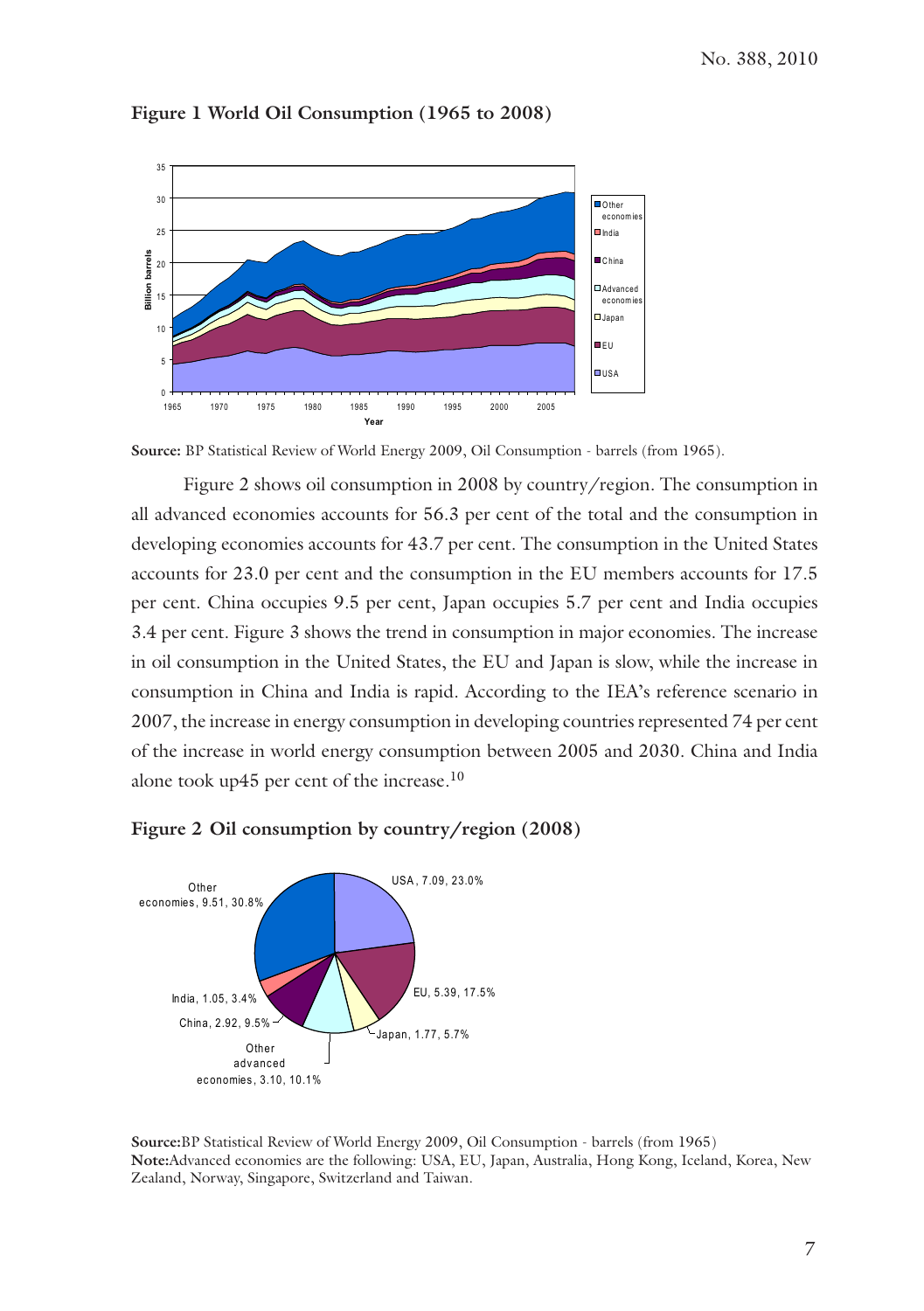

**Figure 3 Oil consumption in major economies (1965 to 2008)**

**Source:** BP Statistical Review of World Energy 2009, Oil Consumption - barrels (from 1965).

As regards the oil consumption per capita in major economies in 2008, per capita consumption is 23.5 barrels per day in the United States, 13.9 barrels in Japan, 11.0 barrels in the EU, 2.2 barrels in China and 0.9 barrels in India, as shown in Figure 4.





**Sources:** BP Statistical Review of World Energy 2009, Oil Consumption - barrels (from 1965); CIA World Factbook 2008.

# *2.2 Economic growth and oil consumption*

There is a strong correlation between economic growth and oil consumption. Figure 5 shows the relations of GDP and oil consumption in major economies. In each economy, a strong correlation between GDP and oil consumption is observed. This implies that the oil consumption in China and India would increase as their GDP increase in future.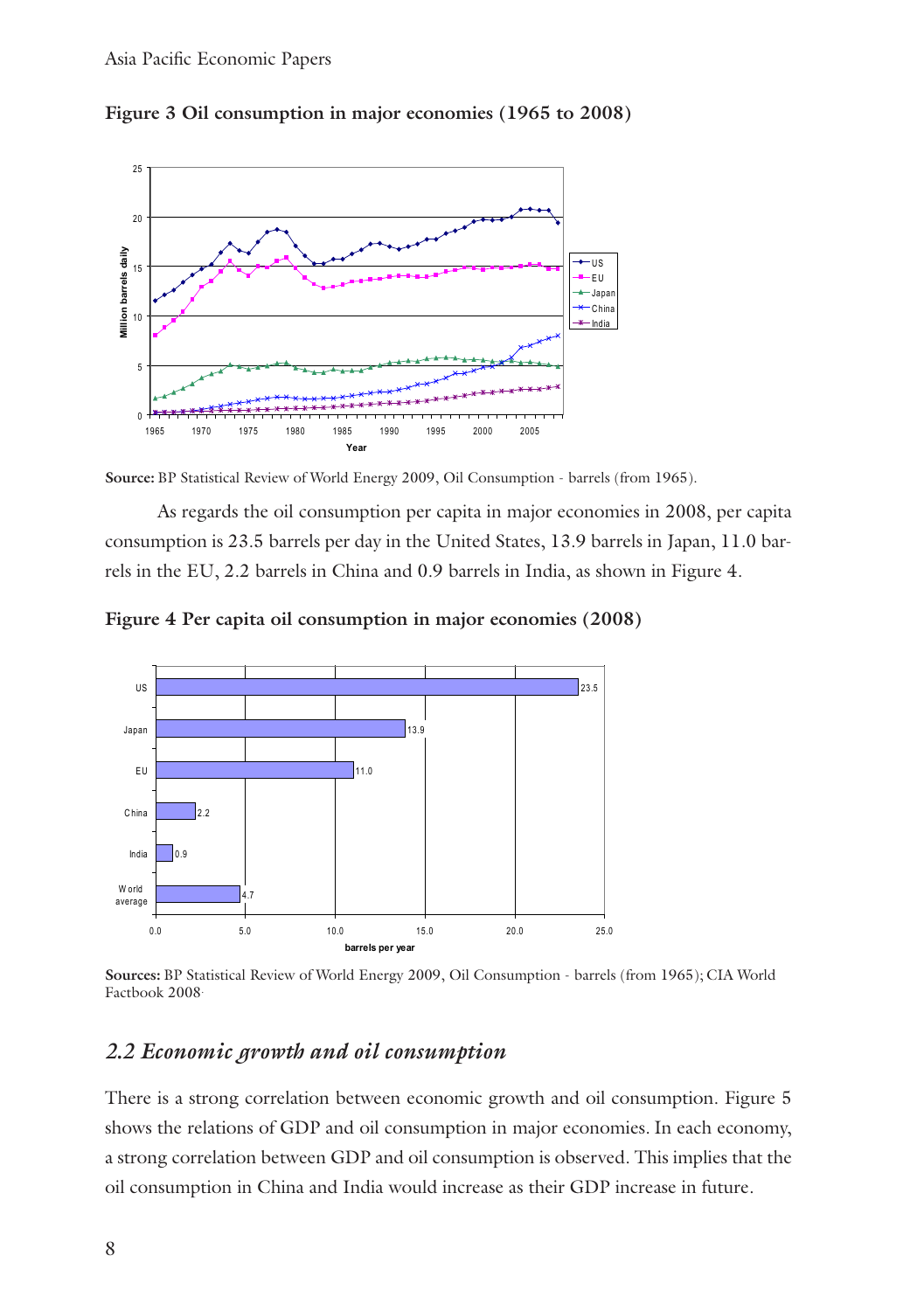

**Figure 5 GDP and oil consumption (1983 to 2008)**

**Sources:** BP Statistical Review of World Energy 2009, Oil Consumption - barrels (from 1965); IMF World Economic Outlook Database, GDP.





**Sources:** BP Statistical Review of World Energy 2009, Oil Consumption - barrels (from 1965); IMF World Economic Outlook Database.

Figure 6 shows the relation of the oil consumption per unit of GDP and the GDP in major economies. In each economy, oil consumption per unit of GDP decreases as its GDP increases. This is true for the comparison among different economies. Oil consumption per unit of GDP of China and India is bigger than that of developed countries such as the United States and Japan. There are some differences in oil consumption per unit of GDP among developed countries. The EU and Japan have lower oil consumption per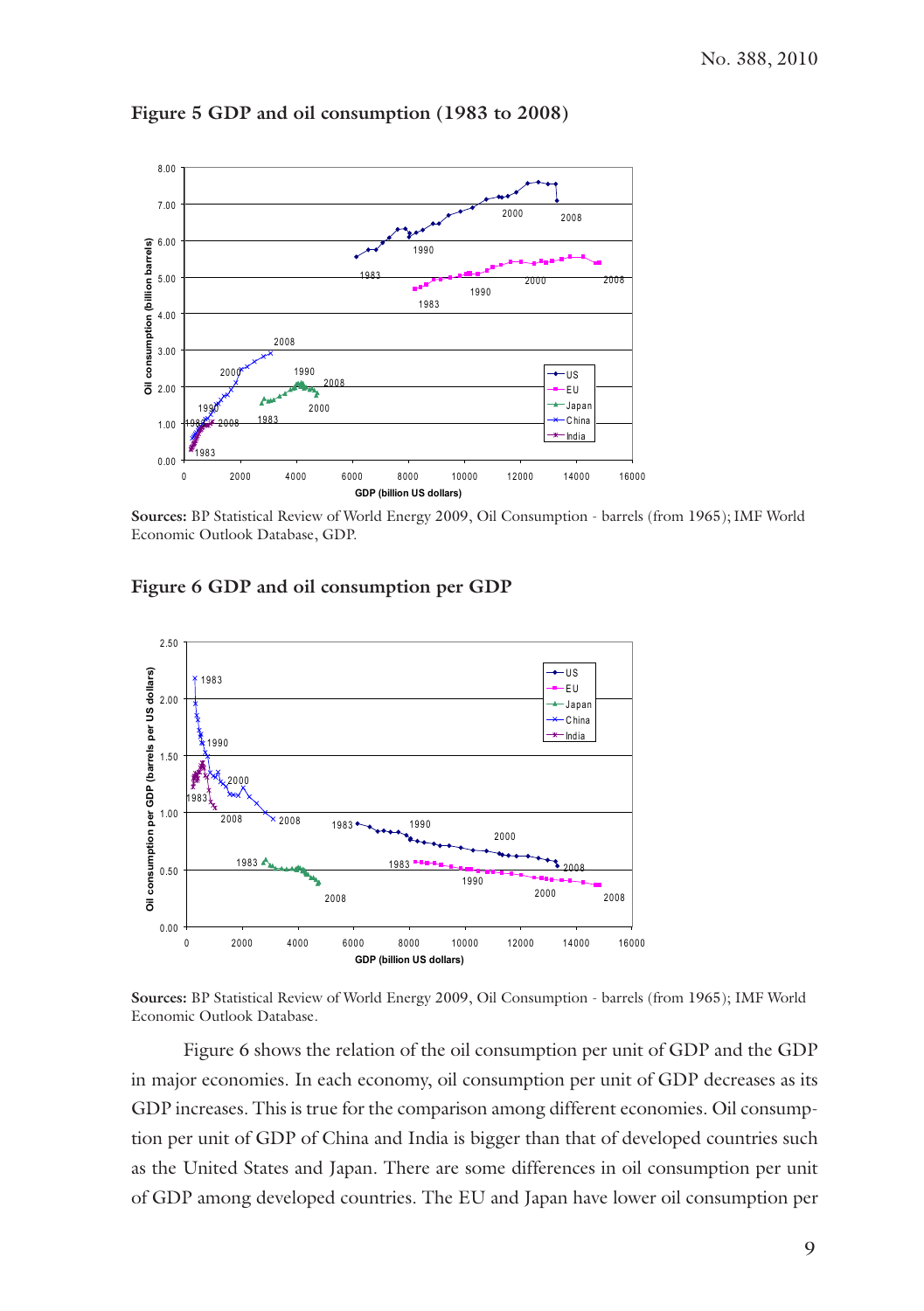unit of GDP while the United States has higher oil consumption per unit of GDP. This figure implies that, in future, oil consumption as a proportion of GDP would decrease in China and India as the development of these countries advances.

# *2.3 Oil price*

Figure 7 shows the history of oil prices. The oil industry is an oligopolistic industry. The price fluctuates by the decision of relatively small number of oligopolistic producers and by the political instability at the oil producing area. The trend shows that oil prices rose sharply at the time of two oil shocks in 1974 and 1979. After the oil shocks, the price fell gradually due to the efforts for energy saving and the improvement of efficiency in oil consuming countries. In 2007 the price rose again because of political instability in Middle East. After that the price fell due to worldwide economic recession caused by the global financial crises.





**Sources:** BP Statistical Review of World Energy 2009, Crude Oil Prices (1861-2008), Brent Oil Price; US EIA Petroleum Navigator, Spot Crude Oil Prices, Brent Oil Price (2009); US Bureau of Labor Statistics, Consumer Price Index (2009).

# *2.4 Oil reserves*

As described above, oil consumption and production have increased and shows a trend to increase into the future. It depends on the amount of oil reserves whether the increase in oil production lasts into the future. Oil reserves are categorised into three groups based on confidence level: proven reserves, probable reserves and possible reserves. Proved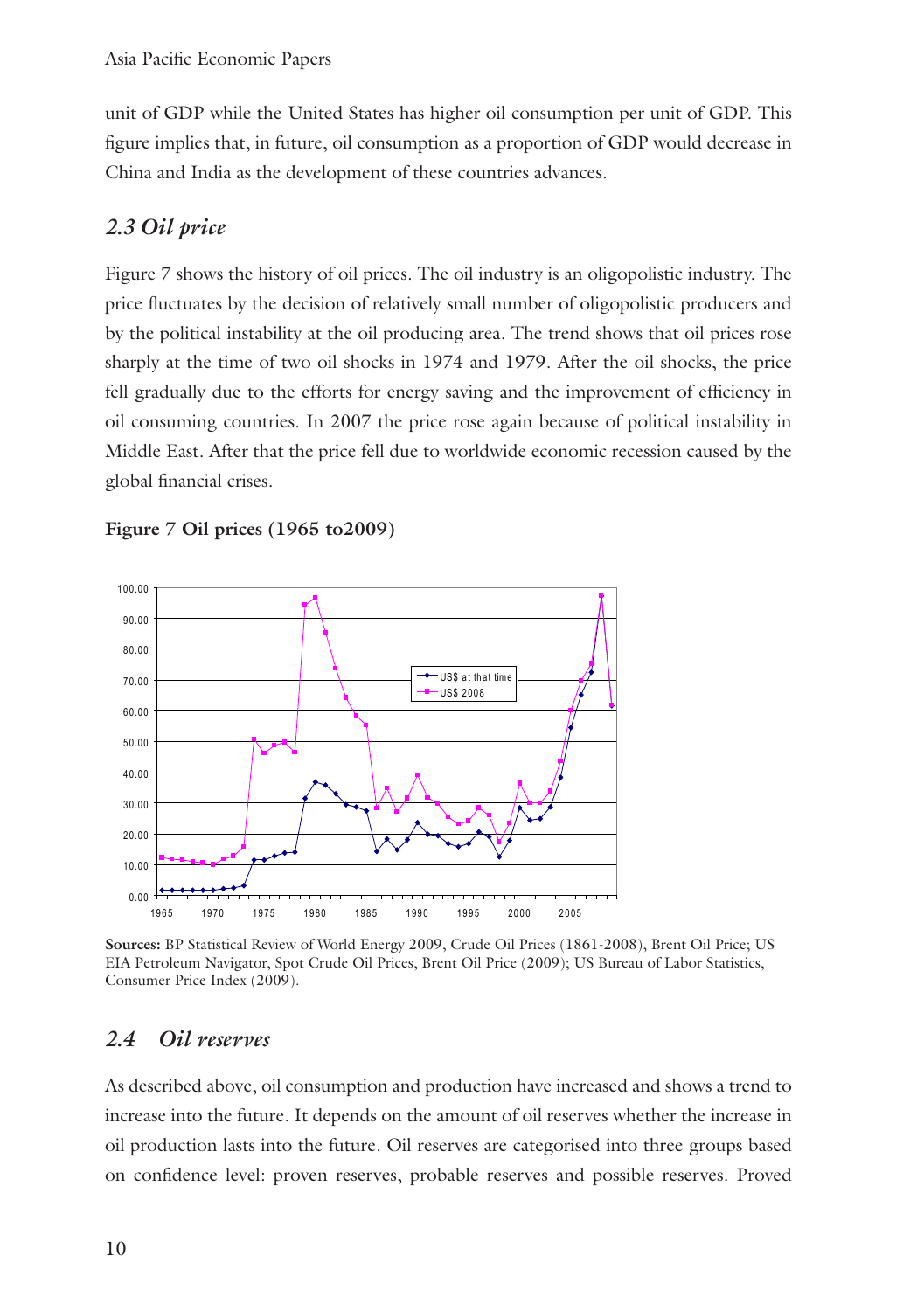reserves are the reserves claimed to have normally 90 per cent of certainty of containing the amount specified. Probable reserves are the reserves which are not yet proven, but are claimed to have a better than 50 per cent of certainty of recovery, and possible reserves are the reserves which cannot be regarded as probable, but are claimed to have at least 10 per cent of certainty of recovery.<sup>11</sup>

Table 1 shows proven reserves by country. The world declared proven reserves in 2008 account for 1.41 trillion barrels. The IEA reports in 2007 that the world is not running short of oil yet. It says that the world's total endowment of oil is large enough to support the projected rise in production beyond 2030 in its Reference Scenario.

| Country              | Reserves          | Share      |  |
|----------------------|-------------------|------------|--|
|                      | (billion barrels) | (per cent) |  |
| Saudi Arabia         | 264.1             | 18.7       |  |
| Canada               | 179.3             | 12.7       |  |
| Iran                 | 137.6             | 9.8        |  |
| Iraq                 | 115.0             | 8.2        |  |
| Kuwait               | 101.5             | 7.2        |  |
| Venezuela            | 99.4              | 7.1        |  |
| United Arab Emirates | 97.8              | 6.9        |  |
| Russia               | 79.0              | 5.6        |  |
| Libya                | 43.7              | 3.1        |  |
| Kazakhstan           | 39.8              | 2.8        |  |
| Nigeria              | 36.2              | 2.6        |  |
| <b>United States</b> | 30.5              | 2.2        |  |
| Qatar                | 27.3              | 1.9        |  |
| China                | 15.5              | 1.1        |  |
| Angola               | 13.5              | 1.0        |  |
| <b>Brazil</b>        | 12.6              | 0.9        |  |
| Algeria              | 12.2              | 0.9        |  |
| Mexico               | 11.9              | 0.8        |  |
| World total          | 1,408.7           | 100.0      |  |

#### **Table 1 Proven reserves by country**

**Source:** BP Statistical Review of World Energy 2009, Proved Reserves - barrels (from 1980).

However, there are doubts about the reliability of the declared reserves in many major producing countries, which are not subject to external audit or verification. It is suggested that the member countries of the Organisation of Petroleum Exporting Countries (OPEC) have economic incentives to overstate their reserves, since there were discussions in the 1980s among OPEC countries over setting production quotas based, at least partly, on reserves. Figure 8 shows declared reserves of some OPEC member countries. There have been significant increases in declared reserves in the 1980s without any significant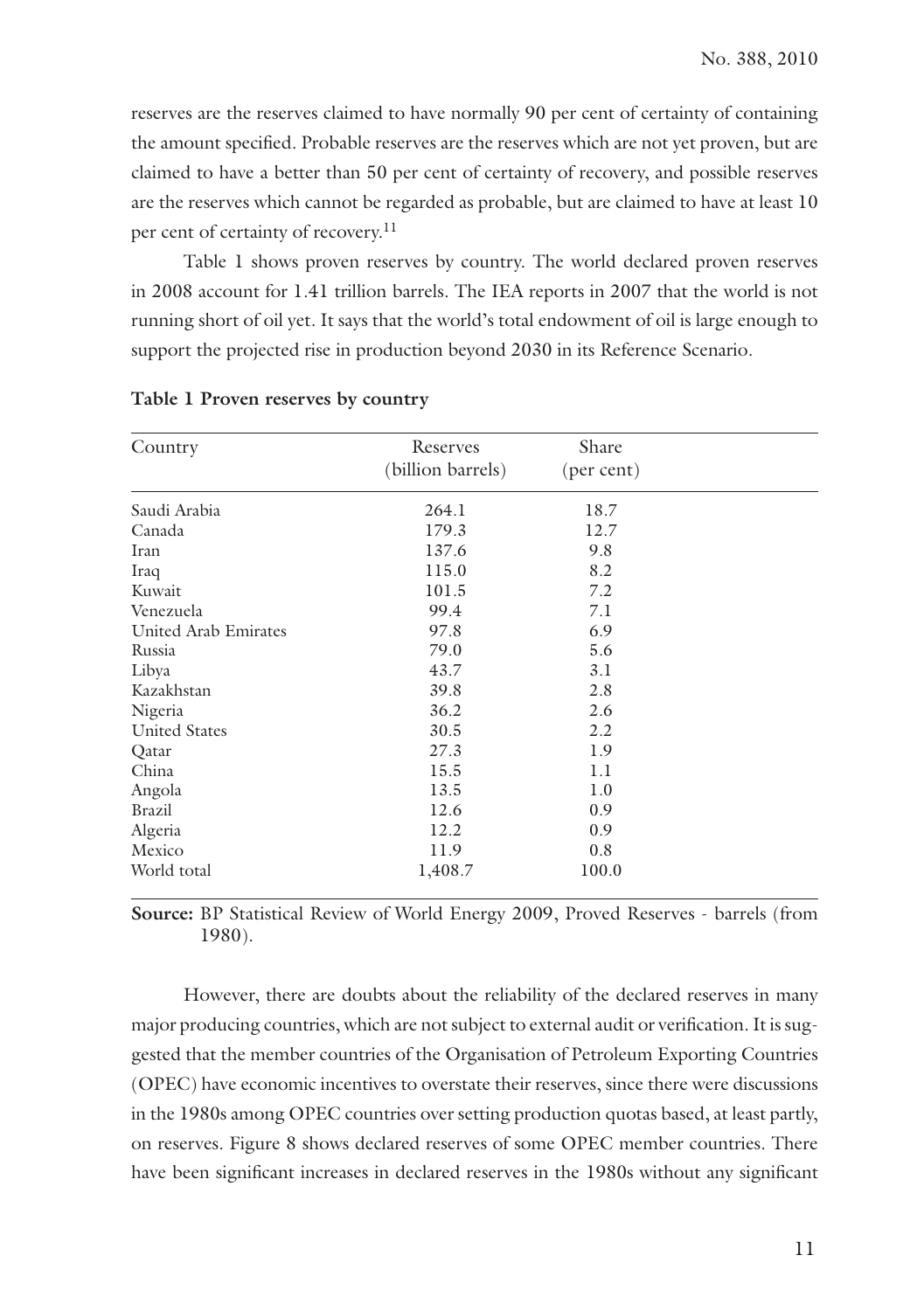actual discovery of new reserves. For example, Kuwait increased its proven reserves from 67 billion barrels to 93 billion barrels in 1984. The UAE raised its reserves from 33 to 97 billion barrels in 1986. Saudi Arabia increased its reserves from 170 to 255 billion barrels in 1988. In total, world oil reserves, except Canadian oil sands, increased from around 667 billion barrels in 1980 to 1,006 billion barrels in 1989 and reached 1,258 in 2008.





**Source:** Statistical Review of World Energy 2009, Proved Reserves - barrels (from 1980).





**Source:** Statistical Review of World Energy 2009, Proved Reserves - barrels (from 1980).

It is very difficult to tell exactly when oil production will ultimately reach the point of decline, due to the finite quantity of actual oil reserves, without knowing the accurate amount of reserves. However, world annual oil consumption has exceeded the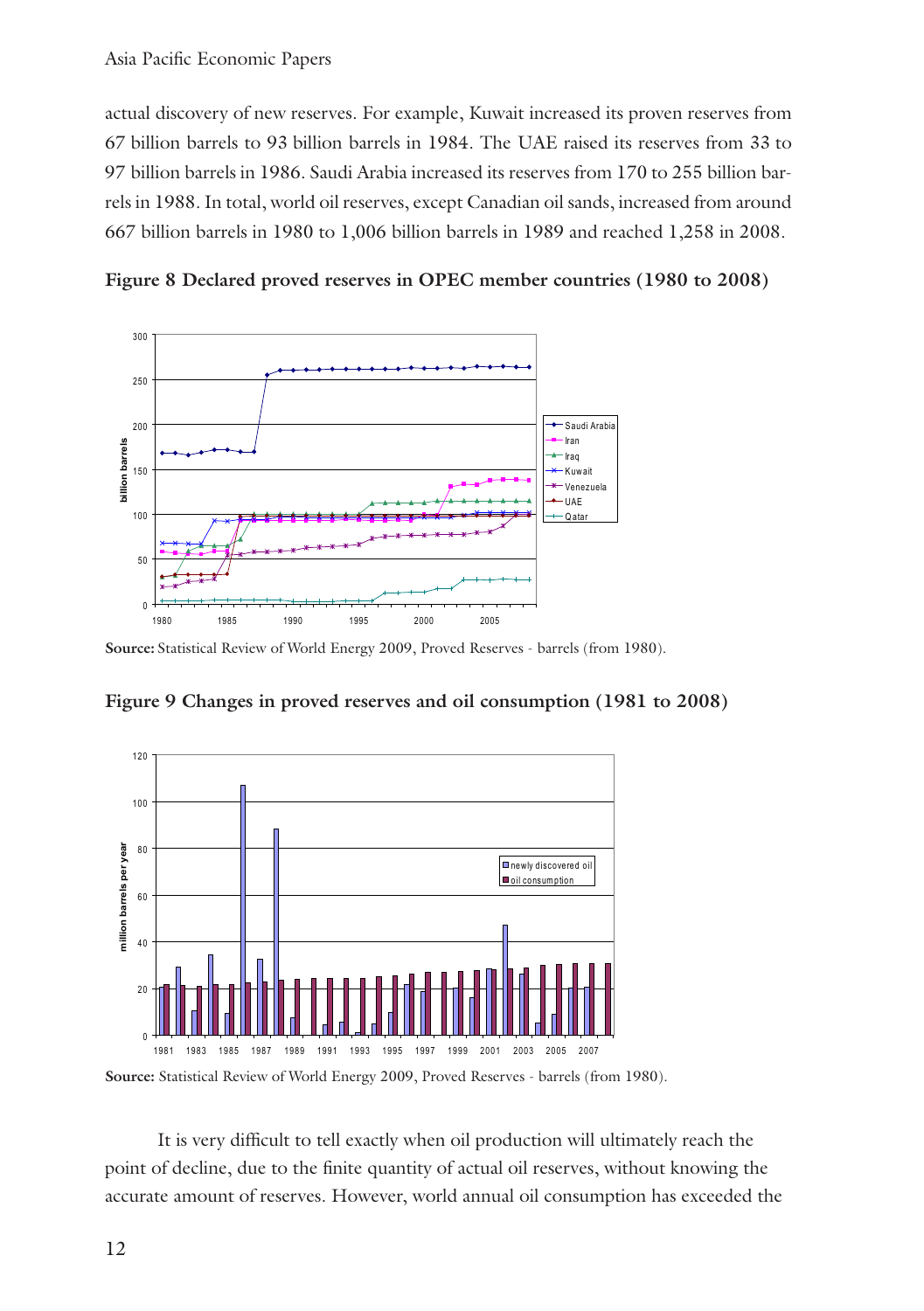increase in reserves in most years since 1989. Figure 9 shows the world oil consumption and volume of oil reserves from 1980 to 2008. In the 1980s there was large increase in reserves due to revisions made in 1980s in OPEC countries, not by new discovery of oil reserves. Modest increases have continued since 1990. Though the increase in reserves in the 2000s is higher than in the 1990s, the volume of consumption continues to outstrip the increase in reserves. Therefore, there would be some possibility of a tight supply-demand situation for oil caused by ultimate production decline.

## **3. Model structure and scenario**

Based on the circumstances described in Section 2, the effect of decrease in oil production on major economies is examined in this section. The assumed situation is as follows: As oil production increases, the ratio of oil production from the oil reserves which produces oil with less cost declines, and the ratio of oil production from more costly oil reserves increases. The analysis is conducted by using GTAP model, which is a computable general equilibrium model developed by the Global Trade Analysis Project.

## *3.1 Structure of GTAP model*

The GTAP model consists of database, model and software. The current database covers 113 countries/regions and 57 sectors. The database covers input-output data of sectors in each country/region, trade between countries/regions transportation cost and trade barriers. The basic structure of GTAP is explained in the following paragraphs.<sup>12</sup>

#### *3.1.1 Firm behaviour*

In GTAP model, firm behaviour is determined by minimising the cost for certain amount of output. The quantities of input of production factors and intermediate commodities are determined by the following Leontief type production function;

$$
QO_{jr} = e^{aot} \min \left\{ QVA_{jr} e^{avg_{jr}t}, QF_{ij}e^{af_{ij}t} \right\}
$$
\n(1)  
\n
$$
QO_{jr} : \text{quantity of commodity } j \text{ output in region } r
$$
\n
$$
QVA : \text{quantity of composite production factors used for producing commodity } j \text{ of region } r
$$

- $QF_{ijr}$ : quantity of composite intermediate commodity *i* used for producing commodity *j* of region *r*
- $ao, ava<sub>ir</sub>, af<sub>irr</sub>$ : parameters for technology progress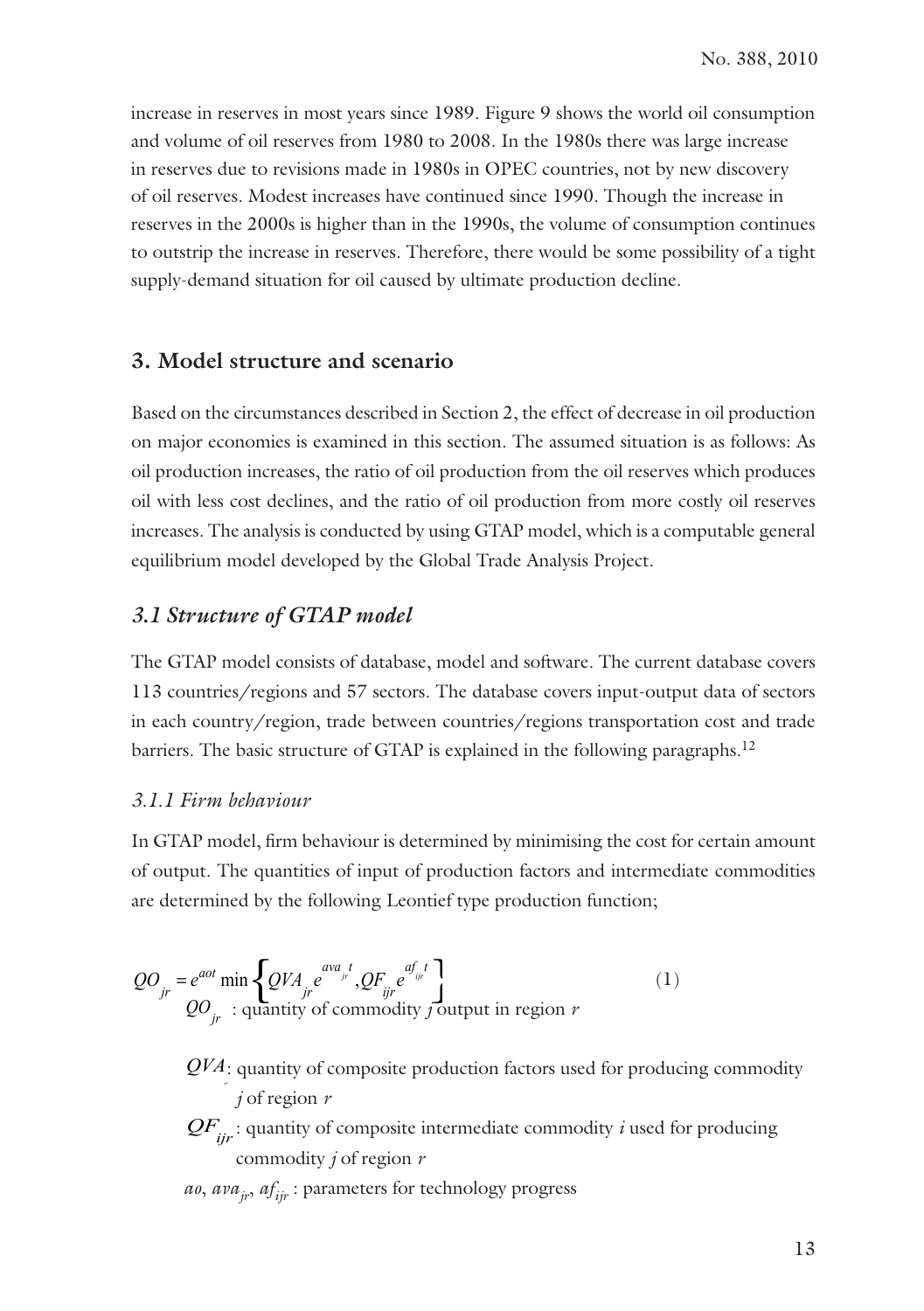Factors of production, which are the composite goods of land, capital and labour, are described as the following CES (Constant Elasticity of Substitution) type production function:

$$
QVA_{jr} = e^{av_{jr}t} \left\{ \sum_{i \in ENDW} d_{ijr} \left( QFE_{ijr} e^{afe_{ijr}t} \right)^{-\frac{1-\sigma_j}{\sigma_j}} \right\}^{-\frac{\sigma_j}{1-\sigma_j}}
$$
(2)

 $QFE_{ijr}$ : quantity of factor of production *i* used for producing commodity *j QFMijr*of region *r*

- $d_{div}$ ,  $d_{mit}$ : share of production factor i in all production factors used for producing commodity j of region r
- $af \hat{e}_{ijr}$ : progress in production increasing technology for factor *i* used for producing commodity *j* of region *r*
- σ*j* : elasticity of substitution among production factors used in sector *j*

The shares of domestic commodity and imported commodity in each composite intermediate commodity are determined by the following CES type production function:

$$
QF_{ijr} = e^{af_{ijr}t} \left\{ d_{dijr} QFD_{ijr}^{-\frac{1-\sigma_{Di}}{\sigma_{Di}}} + d_{mijr} QFM_{ijr}^{-\frac{1-\sigma_{Di}}{\sigma_{Di}}} \right\}^{-\frac{\sigma_{Di}}{1-\sigma_{Di}}} \tag{3}
$$

- $QFD_{ijr}$ : quantity of domestic commodity *i* used for producing commodity *j* of region *r*
- $QFM_{ijr}$ : quantity of imported commodity *i* used for producing commodity *j* of region *r*
- $d_{div}$ ,  $d_{mitir}$ : share of domestic/imported commodity
- σ*Di* : elasticity of substitution between domestic and imported commodities in commodity *i*

## *3.1.2 Household behaviour*

In GTAP, household expenditures are governed by an aggregate utility function that allocates expenditure across three broad categories, private households, government households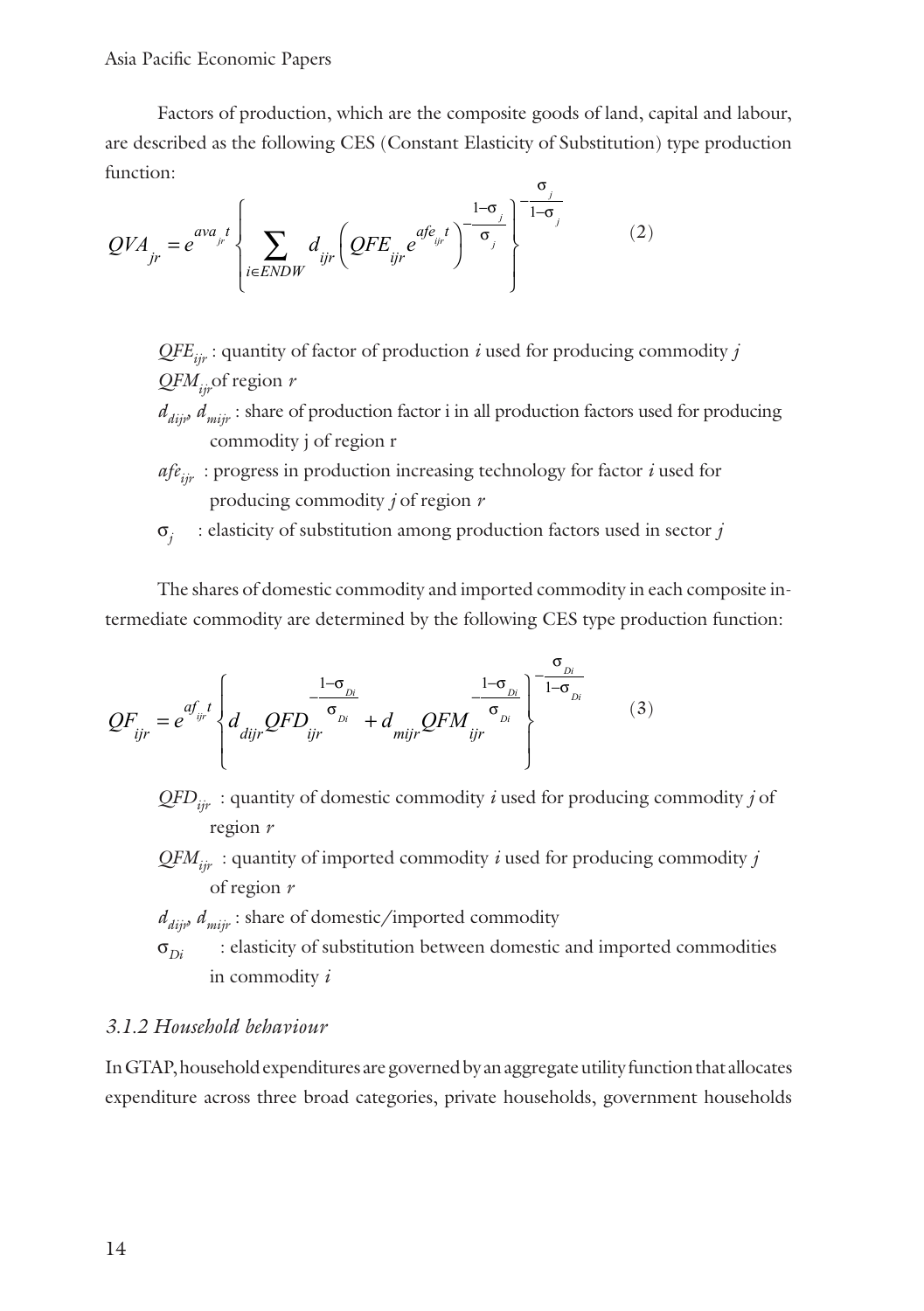and saving expenditures. Households behave so as to maximise their welfare subject to budget constraints described as follows:

 $INCOME_r = PRIVEXP_r + GOVEXP_r + SAVE_r$ <sup>(4)</sup> *INCOME<sub>r</sub>*: value of net income in region  $r$ *PRIVEXP*<sub>*r*</sub>: value of private household expenditure in region *r GOVEXP*<sub>*r*</sub>: value of government household expenditure in region *r SAVE<sub>r</sub>*: value of net saving in region *r* 

Utility fuction used in GTAP is as follows:

$$
U_r = C \left( U P_r \right)^{DPPRIV} \left( U G_r \right)^{DPGOV_r} \left( \frac{QSAVE_r}{POP_r} \right)^{DPSAVE_r}
$$
 (5)

*Ur* : per capita utility from aggregate household expenditure in region *r UPr* : quantity of per capita private household expenditure in region *r UGr* : quantity of per capita government household expenditure in region *r QSAVEr* : quantity of net saving in region *r*

*POPr* : population in region *r*

*DPPRIVr, DPGOVr, DPSAVEr* : distribution parameters of private household consumption, government household consumption and saving in region *r*

#### *3.1.3 Market equilibrium*

In GTP model, market equilibrium for tradable goods is described as follows:

$$
VOM_{ir} = VDM_{ir} + VST_{ir} + \sum_{s \in REG} VXMD_{irs}
$$
 (6)

 *VOMir* : value of commodity i produced in region r *VDMir* : value of domestic sales of commodity i in region r *VST<sub>ir</sub>* : value of international transportation cost for exports of commodity i in region r

*VXMD*<sub>irs</sub>: value of exports of commodity i from region r to region s Market equilibrium for production factors is described as follows:

$$
VOM_{ir} = \sum_{j \in PROD} VFM_{ijr}
$$
\n<sup>(7)</sup>

*VFM*<sub>iir</sub>: value of production factor *i* demanded by sector *j* of region  $r$  $= PM_{ir} * QFE_{ijr}$ 

Value of domestic sales of commodity  $i$  ( $VDM_{i*}$ ) is described as follows: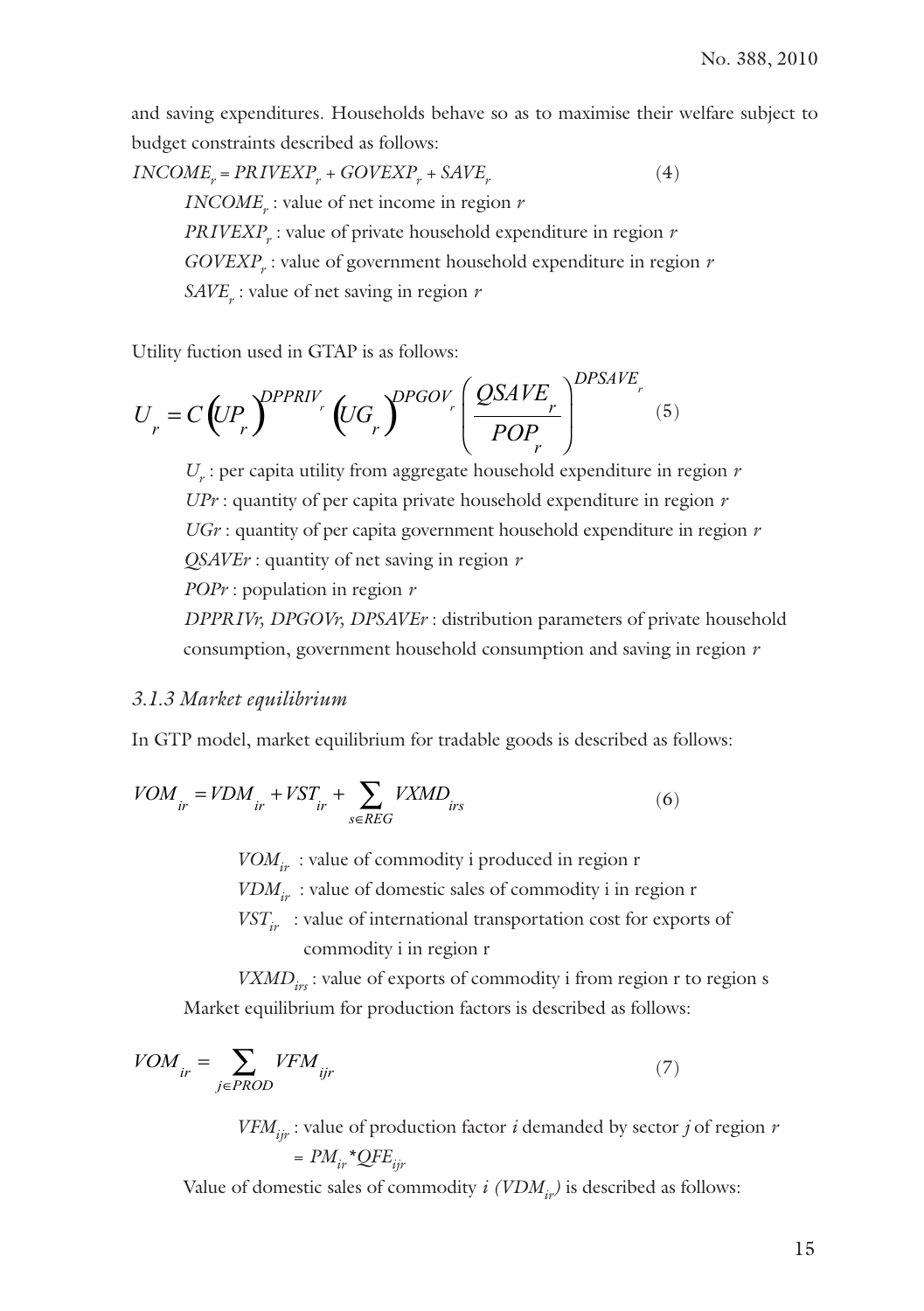$$
VDM_{ir} = VDPM_{ir} + VDGM_{ir} + \sum_{j \in PROD} VDFM_{ijr}
$$
\n
$$
(8)
$$

 $VDDM<sub>ir</sub>$ : value of private household expenditure on domestic commodity  $i$ in region *r*

*VDGM<sub>ir</sub>*: value of government household expenditure on domestic commodity *i* in region *r*

*VDFM<sub>iir</sub>*: value of purchase of domestic commodity *i* by sector *j* in region  $r$ Value of imports of commodity  $i$  ( $VIM_{i\omega}$ ) is described as follows:

$$
VIM_{ir} = VIPM_{ir} + VIGM_{ir} + \sum_{j \in PROD} VIFM_{ijr}
$$
\n
$$
(9)
$$

*VIPM<sub>ir</sub>*: value of private household expenditure on imports of commodity  $i$ in region *r*

*VIGM<sub>ir</sub>*: value of government household expenditure on imports of commodity *i* in region *r*

VIFMijr : value of purchase of imports of commodity *i* by sector *j* in region *r*

Since the zero profit condition is assumed in the GTAP model, cost structure of thee value of commodity output at agent's price (VOA) is described as follows:

$$
VOA_{jr} = \sum_{i \in PROD} VDFA_{ijr} + \sum_{i \in PROD} VIFA_{ijr} + \sum_{i \in ENDOW} VFA_{ijr}
$$
 (10)

# *3.2 Scenario, sectors and regions*

## *3.2.1 Scenario*

The scenario of the change is as follows: Increase in oil production causes the dry up of the oil fields which can produce oil with relatively less cost, and the oil production will shift to more costly oil field. Therefore, aggregate oil production becomes more inefficiently.

In the GTAP model, aosec (output augmenting technical change of all regions) for oil sector is used for the simulation of this scenario. The shock is described as the decrease in aosec for oil sector. The degree of the shock is −10 per cent and −20 per cent. This does not mean that the possibility of occurrence of these levels of shock is high. These levels of shock are chosen just for simulate certain levels of shock. The changes in oil output under these shocks are described in Table 2 below: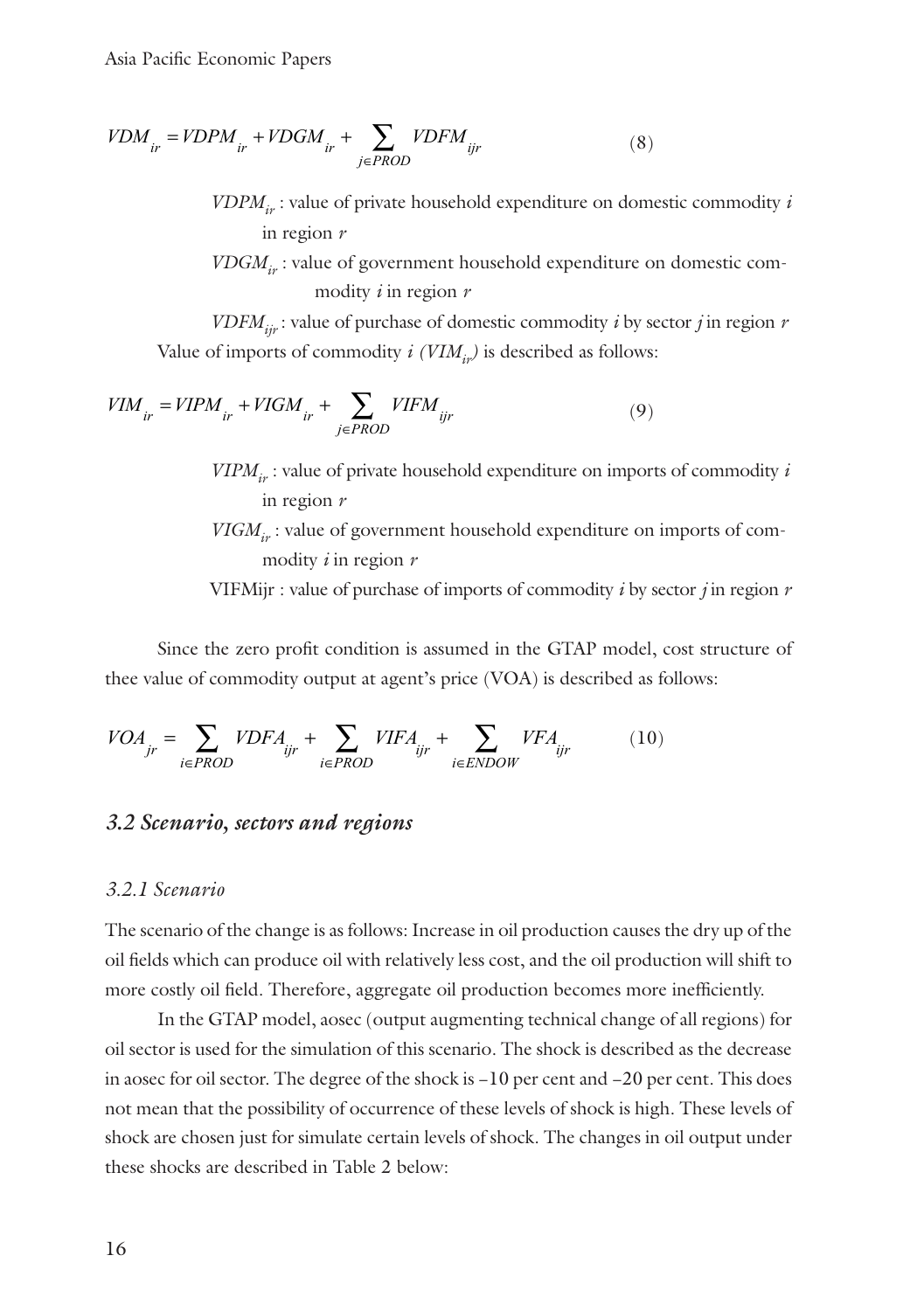# **Table 2 Changes in oil outputs**

| Shock                                               | Change in oil output |
|-----------------------------------------------------|----------------------|
| 10 per cent decrease in technology change parameter | $-3.73$ per cent     |
| 20 per cent decrease in technology change parameter | $-8.26$ per cent     |

For closure for this simulation, the standard closure for GTAP model is adopted.13

# *3.2.2 Sectors and regions*

For this simulation, industry sectors are aggregated into 14 sectors and world countries and regions are aggregated into 11 regions as shown in Table 3 and 4:

| <b>Industry Sector</b>         | Composing categories                                                                                                                                                                                                                                                                                                                                                                                                                                  |
|--------------------------------|-------------------------------------------------------------------------------------------------------------------------------------------------------------------------------------------------------------------------------------------------------------------------------------------------------------------------------------------------------------------------------------------------------------------------------------------------------|
| Agriculture, food and extracts | paddy rice, wheat, cereal grains n.e.c.,<br>vegetables/fruit/nuts, oil seeds, sugar cane/sugar beet,<br>plant-based fibers, crops n.e.c., cattle/sheep/goats/horses,<br>animal products n.e.c., raw milk, wool/silkworm cocoons,<br>forestry, fishing, minerals n.e.c.,<br>meat (cattle/sheep/goats/horses), meat products n.e.c.,<br>vegetable oils/fats, dairy products, processed rice, sugar,<br>food products n.e.c., beverages/tobacco products |
| Gas and coal                   | coal, gas                                                                                                                                                                                                                                                                                                                                                                                                                                             |
| Oil                            | $\overline{0}$                                                                                                                                                                                                                                                                                                                                                                                                                                        |
| Textiles and apparel           | textiles, wearing apparel, leather products                                                                                                                                                                                                                                                                                                                                                                                                           |
| Wood and paper products        | wood products, paper products/publishing                                                                                                                                                                                                                                                                                                                                                                                                              |
| Petroleum, coal products       | petroleum/coal products                                                                                                                                                                                                                                                                                                                                                                                                                               |
| Chemical products              | chemical/rubber/plastic products                                                                                                                                                                                                                                                                                                                                                                                                                      |
| Metal and Mineral products     | mineral products n.e.c., ferrous metals, metals n.e.c., metal<br>products                                                                                                                                                                                                                                                                                                                                                                             |
| Transport equipment            | motor vehicles/parts, transport equipment n.e.c.                                                                                                                                                                                                                                                                                                                                                                                                      |
| Electronic equipment           | electronic equipment                                                                                                                                                                                                                                                                                                                                                                                                                                  |
| Machinery                      | machinery/equipment n.e.c., manufactures n.e.c.                                                                                                                                                                                                                                                                                                                                                                                                       |
| Utilities and construction     | electricity, gas manufacture/distribution, water,<br>construction                                                                                                                                                                                                                                                                                                                                                                                     |
| Trade and transport            | trade, transport n.e.c., sea transport, air transport                                                                                                                                                                                                                                                                                                                                                                                                 |
| Other services                 | communication, financial services n.e.c., insurance,<br>business services n.e.c., recreation/other services, public<br>administration/defence/health/education, dwellings                                                                                                                                                                                                                                                                             |

## **Table 3 Industry sectors**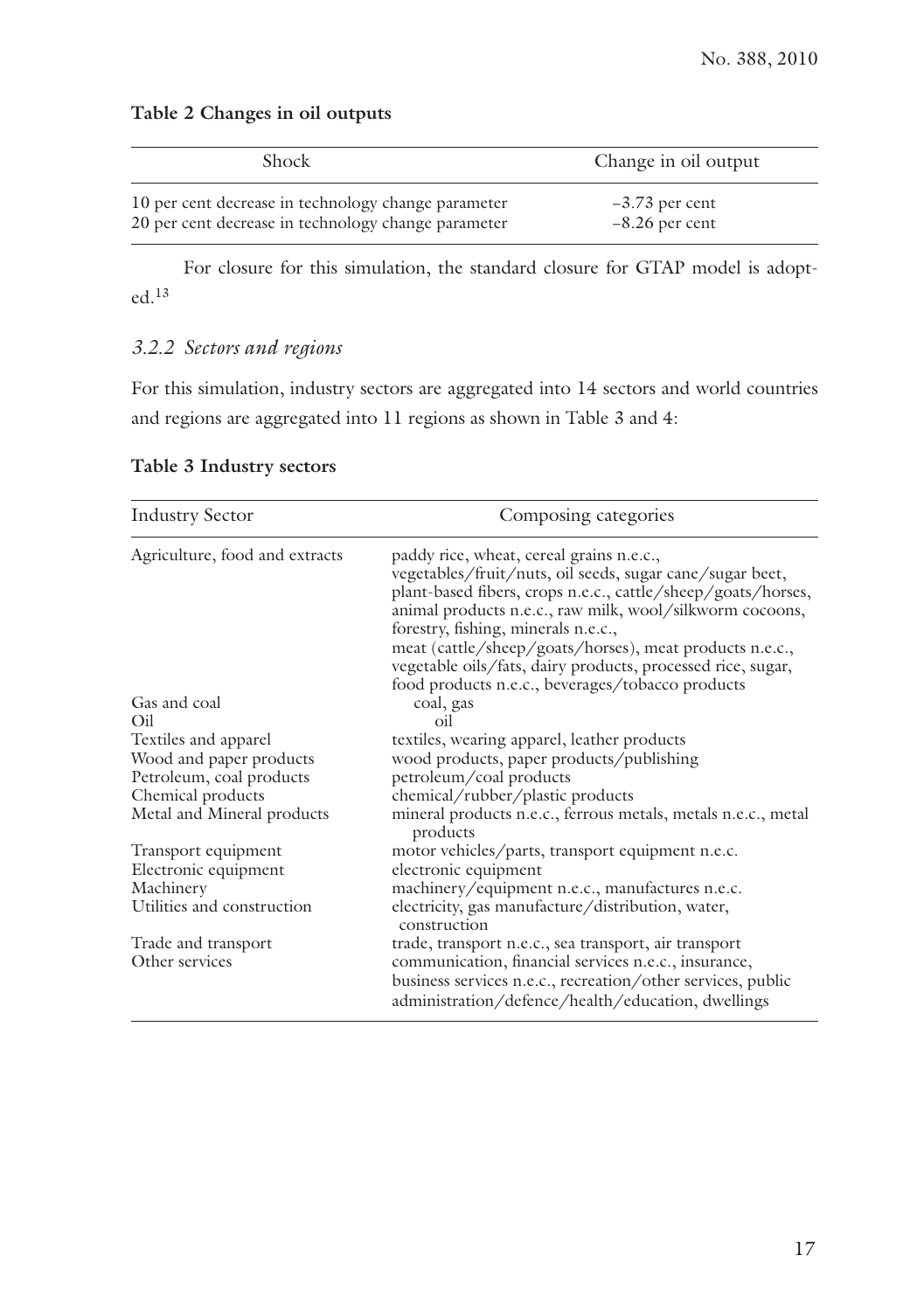#### **Table 4 Regions**

| Region                                                 | Composing countries and regions                                                                                                                                                                                                                                                                                                                                                                                                                           |
|--------------------------------------------------------|-----------------------------------------------------------------------------------------------------------------------------------------------------------------------------------------------------------------------------------------------------------------------------------------------------------------------------------------------------------------------------------------------------------------------------------------------------------|
| Net oil importers (major economies)<br><b>USA</b>      | <b>USA</b>                                                                                                                                                                                                                                                                                                                                                                                                                                                |
| EU                                                     | Austria, Belgium, Bulgaria, Cyprus, Czech Republic,<br>Denmark, Estonia, Finland, France, Germany,<br>Greece, Hungary, Ireland, Italy, Latvia, Lithuania,<br>Luxembourg, Malta, Netherlands, Poland, Portugal,<br>Romania, Slovakia, Slovenia, Spain, Sweden, UK                                                                                                                                                                                          |
| Japan                                                  | Japan                                                                                                                                                                                                                                                                                                                                                                                                                                                     |
| Newly Industrialised Asian economies<br><b>ASEAN 5</b> | Korea, Singapore, Taiwan, Hong Kong<br>Indonesia, Malaysia, Philippines, Thailand, Viet Nam                                                                                                                                                                                                                                                                                                                                                               |
| China                                                  | China                                                                                                                                                                                                                                                                                                                                                                                                                                                     |
| India                                                  | India                                                                                                                                                                                                                                                                                                                                                                                                                                                     |
| <b>Brazil</b>                                          | Brazil                                                                                                                                                                                                                                                                                                                                                                                                                                                    |
| Net oil exporters <sup>14</sup>                        |                                                                                                                                                                                                                                                                                                                                                                                                                                                           |
| Russia<br>Other oil exporting countries                | Russia<br>Rest of Western Asia (including Saudi Arabia, UAE,<br>Kuwait, Iraq, Qatar, Oman, Yemen, Syria, Bahrain),<br>Iran, Norway, South Central Africa (Angola,<br>D.R. Congo), Venezuela, Rest of North Africa<br>(Algeria, Libya), Nigeria, Kazakhstan, Canada,<br>Mexico, Azerbaijan, Central Africa (including<br>Cameroon, Chad, Congo, Equatorial Guinea, Gabon),<br>Colombia, Ecuador, Argentina, Rest of Southeast Asia<br>(Brunei, East Timor) |
| Rest of the world                                      | Other countries and regions                                                                                                                                                                                                                                                                                                                                                                                                                               |

# **4.Results of the simulation**

## *4.1Production*

## *4.1.1 GDP*

Under the simulations, the GDPs of oil producing regions increase, while the GDPs of oil importing regions decrease. Among oil importing regions, decrease in the GDP in developed countries is smaller than decrease in the GDP in developing countries. Table 5 shows the change in GDP of regions under two scenarios (10 per cent decrease in technology change parameter and 20 per cent decrease in technology change parameter. Hereinafter, '10 per cent decrease scenario' and '20 per cent decrease scenario', respectively.)15 For 20 per-cent decrease scenario, the GDP value of Russia and the GDP value of other Oil Exporting Countries (Other OECs) increase by 18.61 per cent and 19.83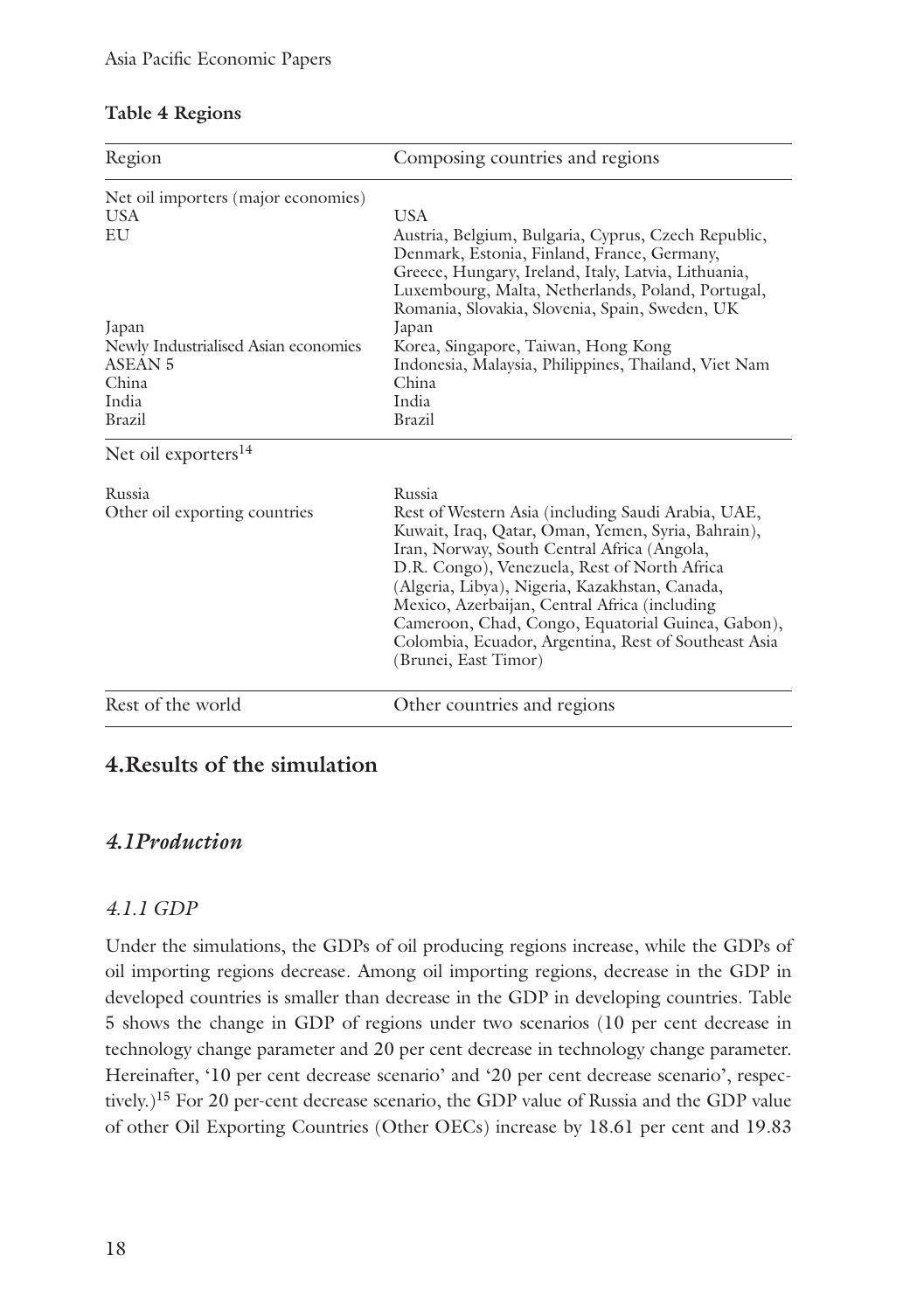per cent, respectively. Among oil importing regions, the average change in GDP value of the United States, the EU and Japan is −0.42 per cent, while the average change in GDP value of Newly Industrialised Asian Economies (NIAEs), ASEAN 5,China, India and Brazil is 3.09 per cent. The reason the effect of oil productivity decrease is more significant in developing countries than in developed countries is that the oil consumption per GDP is bigger in developing countries than in developed countries.

| Region            | 10 per cent decrease scenario |         |         | 20 per cent decrease scenario |         |         |
|-------------------|-------------------------------|---------|---------|-------------------------------|---------|---------|
|                   | Quantity                      | Price   | Value   | Quantity Price                |         | Value   |
| <b>USA</b>        | $-0.14$                       | 0.04    | $-0.09$ | $-0.36$                       | $-0.03$ | $-0.39$ |
| EU                | $-0.29$                       | 0.29    | $-0.01$ | $-0.82$                       | 0.57    | $-0.25$ |
| Japan             | $-0.13$                       | 0.00    | $-0.13$ | $-0.36$                       | $-0.26$ | $-0.62$ |
| <b>NIAEs</b>      | $-0.26$                       | $-1.30$ | $-1.56$ | $-0.79$                       | $-4.07$ | $-4.83$ |
| <b>ASEAN 5</b>    | $-0.70$                       | 0.46    | $-0.24$ | $-1.84$                       | 1.12    | $-0.74$ |
| China             | $-0.26$                       | $-0.43$ | $-0.69$ | $-0.68$                       | $-1.67$ | $-2.34$ |
| India             | $-0.51$                       | $-1.77$ | $-2.28$ | $-1.58$                       | $-5.30$ | $-6.80$ |
| Brazil            | $-0.60$                       | 0.44    | $-0.16$ | $-1.64$                       | 0.91    | $-0.74$ |
| Russia            | $-2.15$                       | 8.08    | 5.76    | $-5.22$                       | 25.15   | 18.61   |
| Other OECs        | $-1.86$                       | 8.00    | 5.99    | $-4.35$                       | 25.27   | 19.83   |
| Rest of the world | $-0.29$                       | 0.16    | $-0.13$ | $-0.78$                       | 0.24    | $-0.55$ |

**Table 5 Changes in GDP by region (percentage change)**

#### *4.1.2 Production quantity*

The output quantities of industry sectors are shown in Table 6 below.<sup>16</sup> The output quantities of all industry sectors except 'other services' decrease under the two scenarios. The Oil sector decreases by 8.83 per cent, the petroleum products sector decreases by 8.94 per cent and the gas and coal sector decreases by 2.96 per cent under 20 per-cent decrease scenario. Decreases in output of other sectors are less than 2 per cent.

| Industry sector              |         | 10 per cent decrease scenario 20 per cent decrease scenario |
|------------------------------|---------|-------------------------------------------------------------|
| Agriculture, food & extracts | $-0.43$ | $-1.22$                                                     |
| Gas and coal                 | $-1.12$ | $-2.96$                                                     |
| Oil                          | $-3.73$ | $-8.83$                                                     |
| Textiles and apparel         | $-0.48$ | $-1.34$                                                     |
| Wood and paper products      | $-0.19$ | $-0.49$                                                     |
| Petroleum, coal products     | $-3.76$ | $-8.94$                                                     |
| Chemical products            | $-0.46$ | $-1.32$                                                     |
| Metal and Mineral products   | $-0.09$ | $-0.26$                                                     |
| Transport equipment          | $-0.30$ | $-0.79$                                                     |
| Electronic equipment         | $-0.06$ | $-0.12$                                                     |
| Machinery                    | $-0.10$ | $-0.24$                                                     |
| Utilities and construction   | $-0.14$ | $-0.34$                                                     |
| Trade and transport          | $-0.51$ | $-1.48$                                                     |
| Other services               | 0.07    | 0.30                                                        |
| Total                        | $-0.40$ | $-1.03$                                                     |

**Table 6 Change in output quantities by industry sector (percentage change)**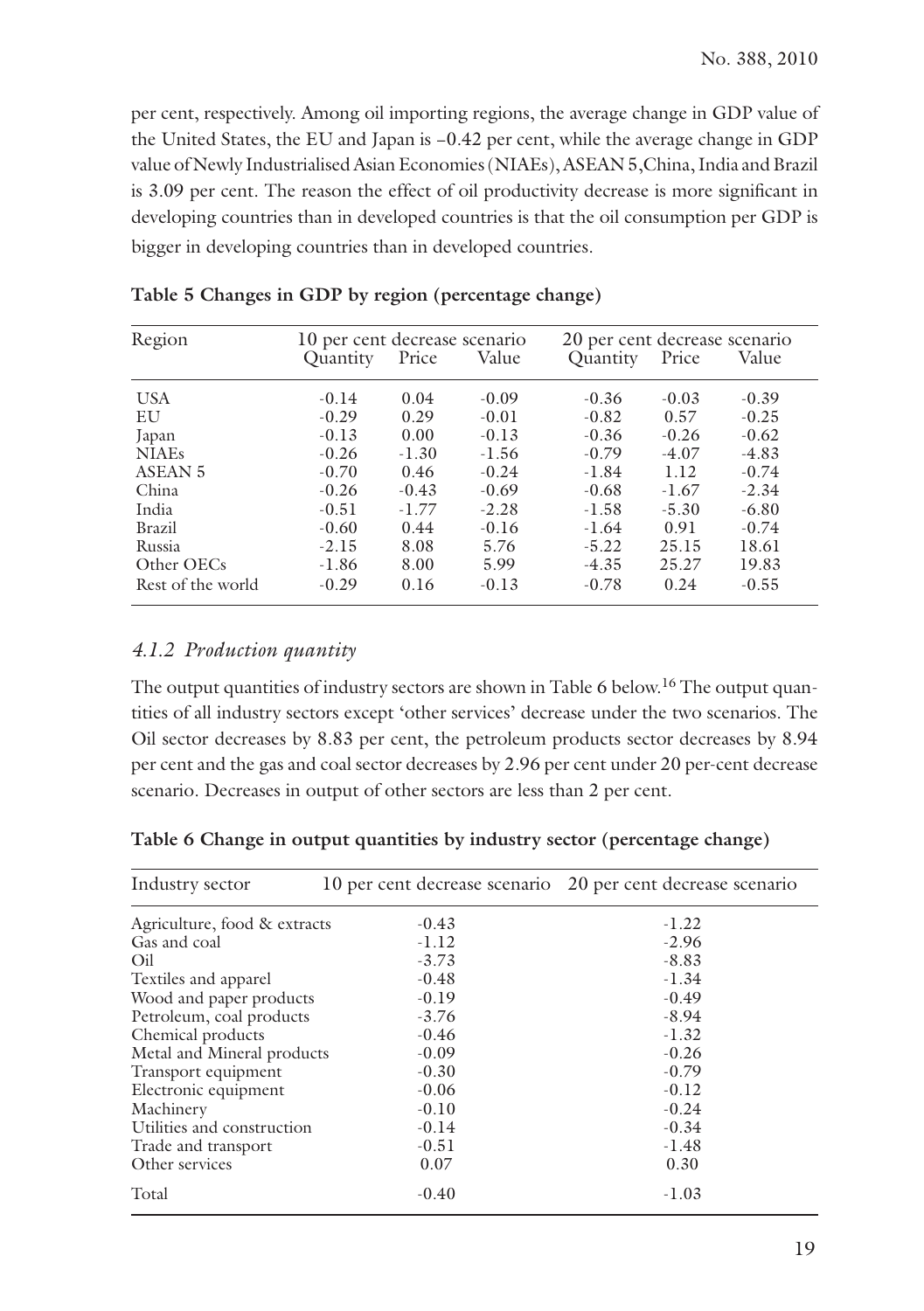|                                                                          | ž<br>n N' |
|--------------------------------------------------------------------------|-----------|
|                                                                          | Other     |
|                                                                          | Russia    |
|                                                                          | Brazil    |
|                                                                          | India     |
|                                                                          | China     |
|                                                                          | ASEAN     |
|                                                                          | NIAEs     |
|                                                                          | Japan     |
|                                                                          | 긊         |
| n production quantities by region by industry sector (percentage change) | USA       |
| Table                                                                    |           |

|                                            | <b>ASU</b>                                                            | 己           | Japan                                                                                                                                            | <b>NIAEs</b>                                                                                            | ASEAN<br>5                                                                                                | China                                                                                       | India                         | Brazil         | Russia | <b>DHELS</b><br>DECS | <b>ROW</b> | Tota                                                                  |
|--------------------------------------------|-----------------------------------------------------------------------|-------------|--------------------------------------------------------------------------------------------------------------------------------------------------|---------------------------------------------------------------------------------------------------------|-----------------------------------------------------------------------------------------------------------|---------------------------------------------------------------------------------------------|-------------------------------|----------------|--------|----------------------|------------|-----------------------------------------------------------------------|
| Agri., food,<br>extracts                   | $-0.02$                                                               |             | ゚゚゚゠゚゚゚゚゠゙゠゙゠゙ゕ゚゠゚゠゠゠゙ゕ゚ヸ゚ヸゕ゚゚゚゚゚゚ゔ゚゠゚゠゠゠゠゠゠゠゠゠゠゠゠<br>゚ヸ゚゚゚゠゚ヸヹヸゟヸヸヸヸゖ゚ヸゕ゚ゔ゚゠゚゠゠゠゠゠゠゠゠゠゠゠゠゠゠゠<br>゚ヸヸヹヿヸ゚ゕ゚ヹヸヸヸヸ゚ゖ゚ヸゕ゚゚ゔゕ゚ゟゔゟヹヸヹ <i>ヹヷ</i> ゟ゚ヸゖ゙ヷ | ヿ゙ゟ゙ヸ゚゚ゕ゚ゟヿゟヿ゚ゟヹゟヹヿヸヸヹヹゟヹヿ゚ヸ゚ヿゕ゚ヸヸゟヿヷ゚<br>ヿ゙ゖ゙ヸ゚ゖ゚ゖ゙ヿ゚ヷゖゟゟゟゖヿヸヺゖゟヹゟヹヿ゚ヸ゚ヿゔヸヸゟゟヿヷ゚<br>ヿ゙ゟヸ゚ゟ゚ゟヿゖゖゟヸゟヿヸヸヸ | ヰヰゖヸゖゔヹゔヸヷヷヹ゙ゔゔヹヷゟゟヷヸゖ゚ゖ゙ゕ゚ヸゖ゚ゖゖ<br>ヿ゙ヸゖヸヹゕ゙ゔヹヹヷヷヹヷヷヷゟゔヷゟゟヸゖ゚ゕ゚ヸゖ゚ゖヸヿ<br>ヸヸゖヸヷゔヺゔヸヷヷヹゔゔ゙ゔゔゔゔゔヷヸゖ゚ゔヸ゚ゖ゚ヷゖヿ | ヮ゙゙゙゙゙゙゙゙゙゙ヮ゙゠゙ゕ゙ゕ゙ヿヰヮゖゟヿヺヿ゚ヸゖゟゖゔゟゖ゚゚ゔヷゖゟゟゟヿヿ<br>ヷヸヷヷ゙゙ゕ゚ヸヸ゚゚゚ゔヹヺゔ゚ゔ゚ヹゟ゚ゟ゙ゖ゚ゕ゚ゟゕ゚ゟゟゟゟゟゟゟゟゟゟ | cooudradou4H4Huwoooowwhriteou |                |        |                      |            | Giliúnsellectusellecececececelle<br>Adioxistations Actions<br>Control |
| $\rm Gas$ and                              | $-0.39$                                                               |             |                                                                                                                                                  |                                                                                                         |                                                                                                           |                                                                                             |                               |                |        |                      |            |                                                                       |
| ತೆ                                         | $-3.34$<br>$-3.36$                                                    |             |                                                                                                                                                  |                                                                                                         |                                                                                                           |                                                                                             |                               |                |        |                      |            |                                                                       |
|                                            |                                                                       |             |                                                                                                                                                  |                                                                                                         |                                                                                                           |                                                                                             |                               |                |        |                      |            |                                                                       |
|                                            |                                                                       |             |                                                                                                                                                  |                                                                                                         |                                                                                                           |                                                                                             |                               |                |        |                      |            |                                                                       |
| Textiles and                               | $0.463$<br>$0.05$<br>$0.05$                                           |             |                                                                                                                                                  |                                                                                                         |                                                                                                           |                                                                                             |                               |                |        |                      |            |                                                                       |
| aparel<br>Wood/paper                       |                                                                       |             |                                                                                                                                                  |                                                                                                         |                                                                                                           |                                                                                             |                               |                |        |                      |            |                                                                       |
|                                            |                                                                       |             |                                                                                                                                                  |                                                                                                         |                                                                                                           |                                                                                             |                               |                |        |                      |            |                                                                       |
| products                                   |                                                                       |             |                                                                                                                                                  |                                                                                                         |                                                                                                           |                                                                                             |                               |                |        |                      |            |                                                                       |
| Petroleum                                  | $-4.87$                                                               |             |                                                                                                                                                  |                                                                                                         |                                                                                                           |                                                                                             |                               |                |        |                      |            |                                                                       |
| coal products                              | $-11.17$                                                              |             |                                                                                                                                                  |                                                                                                         |                                                                                                           |                                                                                             |                               |                |        |                      |            |                                                                       |
| Chemical                                   |                                                                       |             |                                                                                                                                                  |                                                                                                         |                                                                                                           |                                                                                             |                               |                |        |                      |            |                                                                       |
| products                                   |                                                                       |             |                                                                                                                                                  |                                                                                                         |                                                                                                           |                                                                                             |                               |                |        |                      |            |                                                                       |
| Metal/mineral                              | $\frac{8}{3}$ $\frac{6}{3}$ $\frac{1}{3}$ $\frac{1}{4}$ $\frac{4}{9}$ |             |                                                                                                                                                  |                                                                                                         |                                                                                                           |                                                                                             |                               |                |        |                      |            |                                                                       |
| products                                   |                                                                       |             |                                                                                                                                                  |                                                                                                         |                                                                                                           |                                                                                             |                               |                |        |                      |            |                                                                       |
| Transport                                  |                                                                       |             |                                                                                                                                                  |                                                                                                         |                                                                                                           |                                                                                             |                               |                |        |                      |            |                                                                       |
| equipment                                  | 1.44                                                                  |             |                                                                                                                                                  |                                                                                                         |                                                                                                           |                                                                                             |                               |                |        |                      |            |                                                                       |
| Electronic                                 | $-0.69$                                                               |             |                                                                                                                                                  |                                                                                                         |                                                                                                           |                                                                                             |                               |                |        |                      |            |                                                                       |
| equipment                                  |                                                                       |             |                                                                                                                                                  |                                                                                                         |                                                                                                           |                                                                                             |                               |                |        |                      |            |                                                                       |
| Machinery                                  |                                                                       |             |                                                                                                                                                  |                                                                                                         |                                                                                                           |                                                                                             |                               |                |        |                      |            |                                                                       |
|                                            | $-2.45$<br>$1.05$<br>$3.08$<br>$0.10$                                 |             |                                                                                                                                                  |                                                                                                         |                                                                                                           |                                                                                             |                               |                |        |                      |            |                                                                       |
| Utilities and                              |                                                                       |             |                                                                                                                                                  |                                                                                                         |                                                                                                           |                                                                                             |                               |                |        |                      |            |                                                                       |
| construction                               | 0.41                                                                  |             |                                                                                                                                                  |                                                                                                         |                                                                                                           |                                                                                             |                               |                |        |                      |            |                                                                       |
| Trade and                                  |                                                                       |             |                                                                                                                                                  |                                                                                                         |                                                                                                           |                                                                                             |                               |                |        |                      |            |                                                                       |
| transport                                  | $-0.61$                                                               |             |                                                                                                                                                  |                                                                                                         |                                                                                                           |                                                                                             |                               |                |        |                      |            |                                                                       |
| <b>Other</b>                               | $-0.11$                                                               |             |                                                                                                                                                  |                                                                                                         |                                                                                                           |                                                                                             |                               |                |        |                      |            |                                                                       |
| services                                   | $\ddot{\mathcal{S}}$                                                  |             |                                                                                                                                                  |                                                                                                         |                                                                                                           |                                                                                             |                               |                |        |                      |            |                                                                       |
|                                            |                                                                       |             |                                                                                                                                                  |                                                                                                         |                                                                                                           |                                                                                             |                               |                |        |                      |            |                                                                       |
| Total                                      | $-0.14$                                                               |             |                                                                                                                                                  |                                                                                                         |                                                                                                           |                                                                                             |                               |                |        |                      |            |                                                                       |
|                                            | 0.36                                                                  | $-0.32$     | 0.13                                                                                                                                             | 0.79                                                                                                    | $-1.84$                                                                                                   | 0.26                                                                                        | $-0.51$<br>$-1.58$            | $0.60$<br>1.64 | 2.15   | $1.86$<br>$4.35$     | 0.78       | $0.40$<br>0.403                                                       |
| Note: 10 per cent decrease scenario on upp |                                                                       | er line and |                                                                                                                                                  | 20 per cent scenario on lower line                                                                      |                                                                                                           |                                                                                             |                               |                |        |                      |            |                                                                       |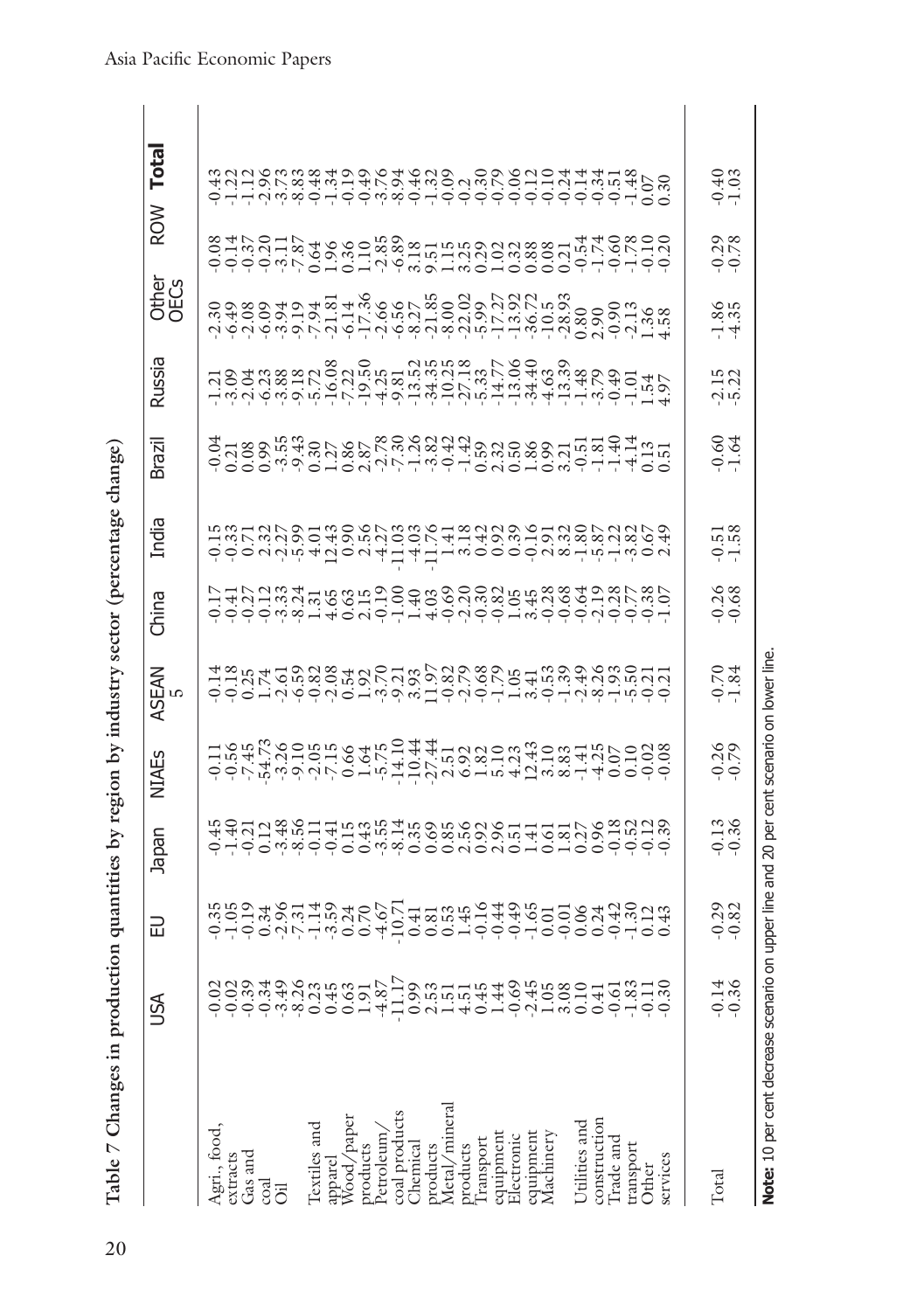For gas and coal sector, the quantity of output decreases under these simulations. This is contrary to common sense. It would be probable that the demand for gas and coal increases as a substitute of oil when the output of oil decreases and the price of oil increases. However, the results of the simulations are opposite. It is considered that the substitution among intermediate commodities in each sector is not fully described by the model. When the quantity of output of some intermediate commodity changes significantly, it is usual that the producers would shift the intermediate commodity to another intermediate commodity. However, the GTAP model adopts the Leontief-type production function for the use of intermediate commodities as explained in Section 3.1.1, the substitution of intermediate commodities may not be appropriately described. As a result, when the output of oil decreases and the price of oil increases, the firm's activity as a whole shrinks and the consumption of other energy such as coal and gas decreases in these simulations.

#### *4.1.3 Production quantity by region and by industry*

Table 7 shows the production quantities by region and by industry sector.<sup>17</sup> Russia and other OECs decrease their out put in all sectors except other services. For oil importing economies, the output change differs among regions in some industry sectors. In textiles and apparel sector, the outputs in India and China increase while the outputs in NIAEs and the EU decrease. For chemical products sector, the outputs in the ASEAN 5, China and the USA increase while the outputs in NIAEs, India and Brazil decrease.

The reason for the difference in output of a sector among regions is not clear. In general, the industry sector of a region that is more productive than the same industry sector of other regions could increase its output even though the industry sector of the world as a whole decreases its output. Each region would concentrate on producing commodity that is the most appropriate to the region, according to the endowment of production factors. For example, India increases the output in textile and apparel sector and ASEAN 5 increases the output in chemical products sector. India increases the outputs of these sectors because the price of production factors decrease significantly after the shock and the outputs of the industry sectors, which use large amount of production factors and intermediate commodities except for oil, increase.

#### *4.1.4 Price of commodities*

The price of commodities increases after the shocks except gas and coal. Table 8 shows the price change in commodities.<sup>18</sup> The price of oil increases by 109.40 per cent under the 20 per cent decrease scenario. The price of commodities which need large amount of oil increases significantly, while the price of commodities which needs less oil for production shows moderate increase. The price of petroleum products increases by 84.66 per cent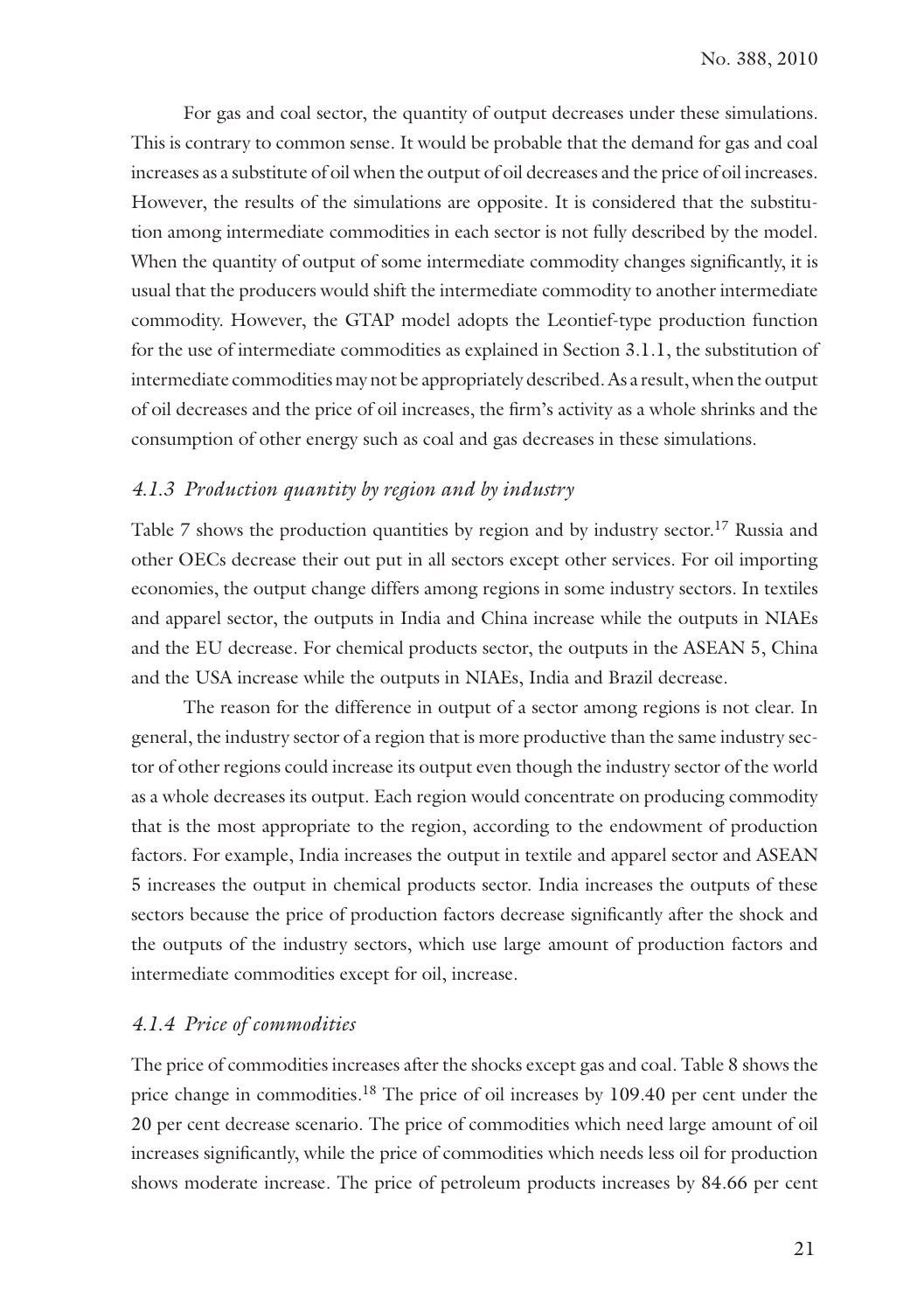and the price of chemical products increases by 7.89 per cent, while the price of textile and apparel increases by 1.28 per cent and the price of electronic equipment increases by 0.74 per cent.

| Industry sector              | 10 per cent       | 20 per cent       |
|------------------------------|-------------------|-------------------|
|                              | decrease scenario | decrease scenario |
| Agriculture, food & extracts | 0.55              | 1.62              |
| Gas and coal                 | $-0.68$           | $-0.57$           |
| Oil                          | 34.76             | 109.40            |
| Textiles and apparel         | 0.48              | 1.28              |
| Wood and paper products      | 0.54              | 1.48              |
| Petroleum, coal products     | 26.89             | 84.66             |
| Chemical products            | 2.60              | 7.89              |
| Metal and Mineral products   | 1.06              | 3.10              |
| Transport equipment          | 0.48              | 1.30              |
| Electronic equipment         | 0.32              | 0.74              |
| Machinery                    | 0.36              | 0.91              |
| Utilities and construction   | 0.68              | 2.06              |
| Trade and transport          | 1.50              | 4.58              |
| Other services               | $-0.10$           | $-0.44$           |

**Table 8 Changes in price of commodities (per cent change)**

## *4.2 Trade*

#### *4.2.1 Import and export*

The value of global imports increases under the simulation except for gas and coal. Table 9 shows the changes in the values of merchandise imports.19 Under the 20 per-cent decrease scenario, the value of global oil imports increases by 87.00 per cent and the value of global petroleum products imports increases by 72.65 per cent. The values of imports by region show that all regions increase its importation. Russia and other OECs increase their imports by 15.21 per cent and 15.95 per cent, respectively, and Japan increases its imports by 11.63 per cent. The value of imports increases because the prices of imports increase, although the quantities of imports decrease.

The values of exports increase in all regions too. Table 10 shows the values of merchandise exports.20 The value of exports in Russia increases by 19.81 per cent and the value of India's exports increases by 24.56 per cent. The same explanation can apply to the increase in value of exports as increase in the value of imports.

#### *4.2.2 Terms of trade*

Table 11 indicates the terms of trade of economies.<sup>21</sup> Under the 20 per-cent decrease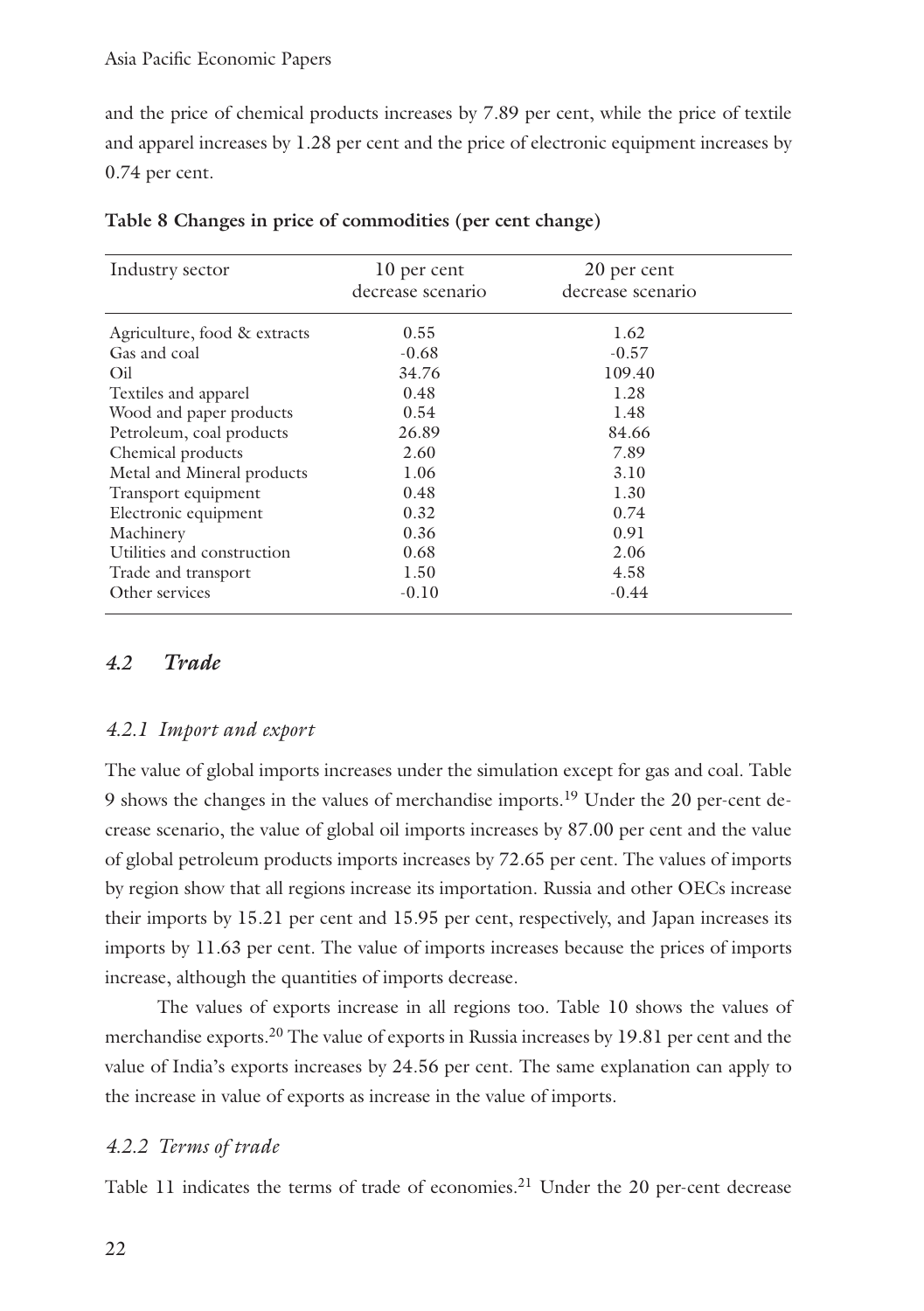|                                                                                                 | <b>ASU</b>                                                    | 긊                                                                        | Japar                           | <b>NIAEs</b> | ASEAN<br>5 | China                                                                         | India | Brazil                                                                     | Russia                                                                                                                                                                                                | <b>DECS</b><br>DECS                                                                                                     | ROW                                                                                   | Tota                                       |
|-------------------------------------------------------------------------------------------------|---------------------------------------------------------------|--------------------------------------------------------------------------|---------------------------------|--------------|------------|-------------------------------------------------------------------------------|-------|----------------------------------------------------------------------------|-------------------------------------------------------------------------------------------------------------------------------------------------------------------------------------------------------|-------------------------------------------------------------------------------------------------------------------------|---------------------------------------------------------------------------------------|--------------------------------------------|
| Agri., food,<br>extracts                                                                        | るよう。あかりっしょうにあります。しょうます。まっしょう。<br>でない。ここではけいかいという。これはないのは、このの。 | codurgeoodが2814000000000000101614<br>HS\$SE:HY20000000000000000000000000 | ᅌᅼᅺᅺᡦᢁᅌᇰᇰᇰᅛᄧᆹᇦᇬᇰᆼᆼᆼᆼᆼᆼᆼᆷᅼᇰᄼᇰᇰᆹᄀ |              |            | ヹゕヹゖ゙ゕ゚ヹゖヹゖゟヹヹヹヸヸヸゖゟヸゟヸゟゟゟヹヸヸヸゖ゙<br>゚ゖ゙ゕ゙ゖ゙ゕ゚ヹゖヹヺゕ゚ゕゕゖ゙ゖゖゖヸ゚゚゚ゕ゚ゖゖヷゖ゚ヸヸゟヺゖ゚ゕゖ |       | ゖ゙゙ヸゖゖ゙゙゙゙ゕ゚ゔゖ゙ヸヸゖゖ゙ヹゕ゚ゖ゚ゟゟゖゖゖヸヸゖゖゖゖゖゖゖ<br>ゖ゙ゕヹゖ゙ゕ゙ゖゖヸゟゖゖ゙ヹゕゟゟゟゖゖゖヸヸゖゖゖゖゖゖ | d R ri R ri 8 d r d 8 g b b r g 8 m r d d 4 r k 8 g 8 g 8 g 7<br>d R ri R 3 d 3 g 8 g b b r g 8 m d 9 g 6 m e 4 r R 9 g 8 g 7 g 9<br>d R ri R 3 d 9 g 9 g 9 b 7 g 8 m d 9 g 7 g 7 g 7 g 8 g 8 g 7 g 7 | ィ゙゙ゖ゙゠゙ヸヹ゠ヸヸヸヸヹゟヸヹヾ゠゠゙゠゠゙ヹゕ゚ヹゟヹゖヹ゠ヷ<br>゚゚゚゚゚゚ゕゖ゙ゕ゙ゖヸゟ゚ゟゖゖ゙゙ヹゖゔゖヷゟヸゖ゚ゟゖゖゟゖゟゖ゚ゟゖ゚ゟゖ<br>゚ゕゖ゙ゖゟゖゖ゚ヸゟゟゖゖ゙ヹゖゟゖゟゖゖゟゖゖゟゖ゚ゟゖ゚ゟゖ゚ | ヮ゙゙゙゙゙ਜ਼ヹヹヹヹゟヷゟヹヹヹヹゟヷゖゟヸゟヸゖヹヷゕゖゖ<br>ヹ゙゙゙゚゚ヹゕ゙ゖゖ゙ゕヹゟヹゟゖヹゟゖヸゖヹヹゟゖゖゖゖゖゖゖゖゖゖゖゖゖゖゖゖゖゖゖゖゖゖゖ | singer subsection and consideration of the |
|                                                                                                 |                                                               |                                                                          |                                 |              |            |                                                                               |       |                                                                            |                                                                                                                                                                                                       |                                                                                                                         |                                                                                       |                                            |
| Gas and                                                                                         |                                                               |                                                                          |                                 |              |            |                                                                               |       |                                                                            |                                                                                                                                                                                                       |                                                                                                                         |                                                                                       |                                            |
| ខីក                                                                                             |                                                               |                                                                          |                                 |              |            |                                                                               |       |                                                                            |                                                                                                                                                                                                       |                                                                                                                         |                                                                                       |                                            |
|                                                                                                 |                                                               |                                                                          |                                 |              |            |                                                                               |       |                                                                            |                                                                                                                                                                                                       |                                                                                                                         |                                                                                       |                                            |
|                                                                                                 |                                                               |                                                                          |                                 |              |            |                                                                               |       |                                                                            |                                                                                                                                                                                                       |                                                                                                                         |                                                                                       |                                            |
|                                                                                                 |                                                               |                                                                          |                                 |              |            |                                                                               |       |                                                                            |                                                                                                                                                                                                       |                                                                                                                         |                                                                                       |                                            |
|                                                                                                 |                                                               |                                                                          |                                 |              |            |                                                                               |       |                                                                            |                                                                                                                                                                                                       |                                                                                                                         |                                                                                       |                                            |
|                                                                                                 |                                                               |                                                                          |                                 |              |            |                                                                               |       |                                                                            |                                                                                                                                                                                                       |                                                                                                                         |                                                                                       |                                            |
|                                                                                                 |                                                               |                                                                          |                                 |              |            |                                                                               |       |                                                                            |                                                                                                                                                                                                       |                                                                                                                         |                                                                                       |                                            |
|                                                                                                 |                                                               |                                                                          |                                 |              |            |                                                                               |       |                                                                            |                                                                                                                                                                                                       |                                                                                                                         |                                                                                       |                                            |
|                                                                                                 |                                                               |                                                                          |                                 |              |            |                                                                               |       |                                                                            |                                                                                                                                                                                                       |                                                                                                                         |                                                                                       |                                            |
| Textiles &<br>apparel<br>Wood/paper<br>Wood/cts<br>petroleum/<br>coal products<br>coal products |                                                               |                                                                          |                                 |              |            |                                                                               |       |                                                                            |                                                                                                                                                                                                       |                                                                                                                         |                                                                                       |                                            |
|                                                                                                 |                                                               |                                                                          |                                 |              |            |                                                                               |       |                                                                            |                                                                                                                                                                                                       |                                                                                                                         |                                                                                       |                                            |
| products<br>Metal/mineral                                                                       |                                                               |                                                                          |                                 |              |            |                                                                               |       |                                                                            |                                                                                                                                                                                                       |                                                                                                                         |                                                                                       |                                            |
|                                                                                                 |                                                               |                                                                          |                                 |              |            |                                                                               |       |                                                                            |                                                                                                                                                                                                       |                                                                                                                         |                                                                                       |                                            |
| products<br>Transport                                                                           |                                                               |                                                                          |                                 |              |            |                                                                               |       |                                                                            |                                                                                                                                                                                                       |                                                                                                                         |                                                                                       |                                            |
|                                                                                                 |                                                               |                                                                          |                                 |              |            |                                                                               |       |                                                                            |                                                                                                                                                                                                       |                                                                                                                         |                                                                                       |                                            |
| equipment<br>Electronic                                                                         |                                                               |                                                                          |                                 |              |            |                                                                               |       |                                                                            |                                                                                                                                                                                                       |                                                                                                                         |                                                                                       |                                            |
| equipment<br>Machinery                                                                          |                                                               |                                                                          |                                 |              |            |                                                                               |       |                                                                            |                                                                                                                                                                                                       |                                                                                                                         |                                                                                       |                                            |
|                                                                                                 |                                                               |                                                                          |                                 |              |            |                                                                               |       |                                                                            |                                                                                                                                                                                                       |                                                                                                                         |                                                                                       |                                            |
|                                                                                                 |                                                               |                                                                          |                                 |              |            |                                                                               |       |                                                                            |                                                                                                                                                                                                       |                                                                                                                         |                                                                                       |                                            |
| Jtilities and                                                                                   |                                                               |                                                                          |                                 |              |            |                                                                               |       |                                                                            |                                                                                                                                                                                                       |                                                                                                                         |                                                                                       |                                            |
| construction<br>Trade and<br>transport                                                          |                                                               |                                                                          |                                 |              |            |                                                                               |       |                                                                            |                                                                                                                                                                                                       |                                                                                                                         |                                                                                       |                                            |
|                                                                                                 |                                                               |                                                                          |                                 |              |            |                                                                               |       |                                                                            |                                                                                                                                                                                                       |                                                                                                                         |                                                                                       |                                            |
|                                                                                                 |                                                               |                                                                          |                                 |              |            |                                                                               |       |                                                                            |                                                                                                                                                                                                       |                                                                                                                         |                                                                                       |                                            |
| Other                                                                                           |                                                               |                                                                          |                                 |              |            |                                                                               |       |                                                                            |                                                                                                                                                                                                       |                                                                                                                         |                                                                                       |                                            |
|                                                                                                 |                                                               |                                                                          |                                 |              |            |                                                                               |       |                                                                            |                                                                                                                                                                                                       |                                                                                                                         |                                                                                       |                                            |
| services<br>Total                                                                               |                                                               |                                                                          |                                 |              |            |                                                                               |       |                                                                            |                                                                                                                                                                                                       |                                                                                                                         |                                                                                       |                                            |
|                                                                                                 |                                                               |                                                                          |                                 |              |            |                                                                               |       |                                                                            |                                                                                                                                                                                                       |                                                                                                                         |                                                                                       |                                            |
|                                                                                                 |                                                               |                                                                          |                                 |              |            |                                                                               |       |                                                                            |                                                                                                                                                                                                       |                                                                                                                         |                                                                                       |                                            |

Table 9 Changes in value of regional imports by commodity (percentage change) **Table 9 Changes in value of regional imports by commodity (percentage change)**

Note: 10 per cent decrease scenario on upper line and 20 per cent scenario on lower line. **Note:** 10 per cent decrease scenario on upper line and 20 per cent scenario on lower line.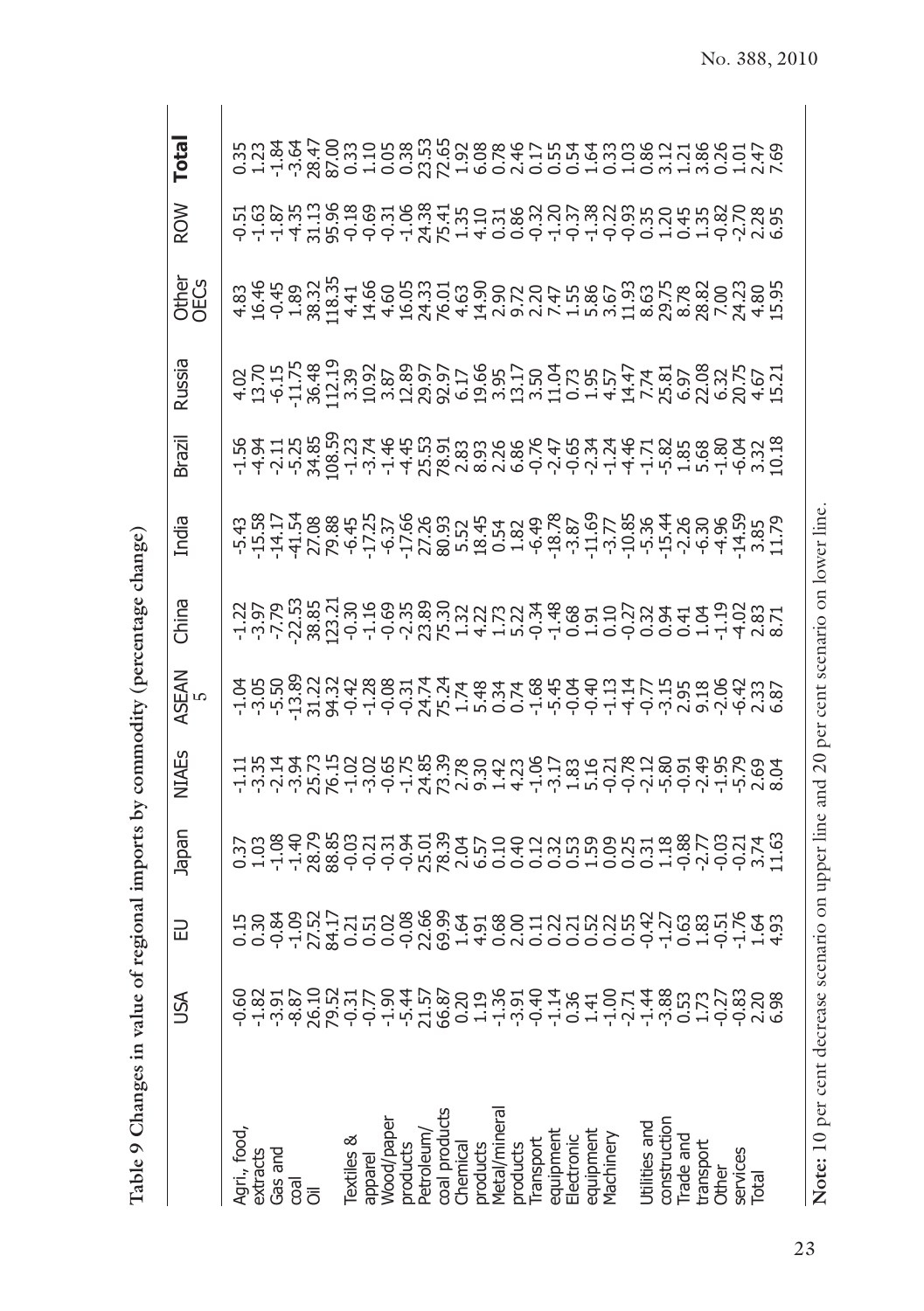| able 10 Changes in value of regional exports by commodity (percentage chang |
|-----------------------------------------------------------------------------|
|                                                                             |
|                                                                             |
|                                                                             |
|                                                                             |
|                                                                             |
|                                                                             |
|                                                                             |
|                                                                             |
|                                                                             |
|                                                                             |
| てく アーマイ                                                                     |

| Table 10 Changes in value of regional exports by commodity (percentage change)              |                                                                                                                                                                                                                                                                                                                                                  |                |                                                                                                                                                                                                                                                                                                                                                                                                     |                                                                  |                                                    |                           |                                                                                            |        |               |                                                                           |              |              |  |
|---------------------------------------------------------------------------------------------|--------------------------------------------------------------------------------------------------------------------------------------------------------------------------------------------------------------------------------------------------------------------------------------------------------------------------------------------------|----------------|-----------------------------------------------------------------------------------------------------------------------------------------------------------------------------------------------------------------------------------------------------------------------------------------------------------------------------------------------------------------------------------------------------|------------------------------------------------------------------|----------------------------------------------------|---------------------------|--------------------------------------------------------------------------------------------|--------|---------------|---------------------------------------------------------------------------|--------------|--------------|--|
| $\rm Total$                                                                                 | <b>USA</b>                                                                                                                                                                                                                                                                                                                                       | щ              | Japan                                                                                                                                                                                                                                                                                                                                                                                               | <b>NIAEs</b>                                                     | LO<br><b>ASEAN</b>                                 | China India               |                                                                                            | Brazil | Russia        | Other OECs                                                                |              | ROW          |  |
| Agri., food,<br>$Gas$ and<br>extracts<br>coal<br>öil                                        | $-1.63$<br>$-0.26$<br>51.27<br>$1.63$<br>5.32                                                                                                                                                                                                                                                                                                    |                |                                                                                                                                                                                                                                                                                                                                                                                                     |                                                                  |                                                    |                           |                                                                                            |        |               |                                                                           |              |              |  |
| Wood/paper<br>Textiles and<br>products<br>apparel                                           | 164.45                                                                                                                                                                                                                                                                                                                                           |                |                                                                                                                                                                                                                                                                                                                                                                                                     |                                                                  |                                                    |                           |                                                                                            |        |               |                                                                           |              |              |  |
| coal products<br>Petroleum<br>Chemical<br>products                                          | $\begin{array}{l} 1.83 \\ -1.08 \\ -1.09 \\ -1.09 \\ -1.09 \\ -1.09 \\ -1.09 \\ -1.09 \\ -1.09 \\ -1.09 \\ -1.09 \\ -1.09 \\ -1.09 \\ -1.09 \\ -1.09 \\ -1.09 \\ -1.09 \\ -1.09 \\ -1.09 \\ -1.09 \\ -1.09 \\ -1.09 \\ -1.09 \\ -1.09 \\ -1.09 \\ -1.09 \\ -1.09 \\ -1.09 \\ -1.09 \\ -1.09 \\ -1.09 \\ -1.09 \\ -1.09 \\ -1.09 \\ -1.09 \\ -1.$ |                |                                                                                                                                                                                                                                                                                                                                                                                                     |                                                                  |                                                    |                           |                                                                                            |        |               |                                                                           |              |              |  |
| Metal/mineral<br>equipment<br>equipment<br>Machinery<br>Electronic<br>Transport<br>products | 17.10<br>$0.36$<br>$2.74$<br>$0.73$<br>$0.73$<br>$0.10$                                                                                                                                                                                                                                                                                          |                | $\begin{array}{lllllllllllllll} \frac{1}{2}&\frac{1}{2}&\frac{1}{2}&\frac{1}{2}&\frac{1}{2}&\frac{1}{2}&\frac{1}{2}&\frac{1}{2}&\frac{1}{2}&\frac{1}{2}&\frac{1}{2}&\frac{1}{2}&\frac{1}{2}&\frac{1}{2}&\frac{1}{2}&\frac{1}{2}&\frac{1}{2}&\frac{1}{2}&\frac{1}{2}&\frac{1}{2}&\frac{1}{2}&\frac{1}{2}&\frac{1}{2}&\frac{1}{2}&\frac{1}{2}&\frac{1}{2}&\frac{1}{2}&\frac{1}{2}&\frac{1}{2}&\frac{$ | 2x5152%以下は3%以下は4%4%の4%以下5%。2x515%以上には3%2x5%以下5%4%以下5%4%以下5%2x5%。 |                                                    |                           | s dras dh'e radar ha ghàinn agus an caidh.<br>Sa dh'an dh'e radar an chaidh an chaidh an c |        |               | <u>るようでののようでんのけいようよよよよよよよよよからのののですがあるのは、そのようなのは、そのようでも、そのようなようなようなよう。</u> |              |              |  |
| construction<br>Utilities and<br>Trade and<br>transport<br>services<br>Other                | $3.71$<br>11.85<br>6.23<br>1.44<br>$4.34$<br>$0.34$<br>$1.02$                                                                                                                                                                                                                                                                                    |                |                                                                                                                                                                                                                                                                                                                                                                                                     |                                                                  |                                                    |                           |                                                                                            |        |               |                                                                           |              |              |  |
| Total                                                                                       | 2.25<br>6.89                                                                                                                                                                                                                                                                                                                                     | $1.55$<br>4.56 | $1.97$<br>5.74                                                                                                                                                                                                                                                                                                                                                                                      | $2.58$<br>7.70                                                   | 2.90                                               | $7.\overline{3}0$<br>7.33 | 7.84<br>24.56                                                                              | 2.90   | 6.03<br>19.81 | $4.43$<br>14.85                                                           | 2.83<br>8.72 | 2.47<br>7.69 |  |
| Note: 10 per cent decrease scenario on                                                      |                                                                                                                                                                                                                                                                                                                                                  |                |                                                                                                                                                                                                                                                                                                                                                                                                     |                                                                  | upper line and 20 per cent scenario on lower line. |                           |                                                                                            |        |               |                                                                           |              |              |  |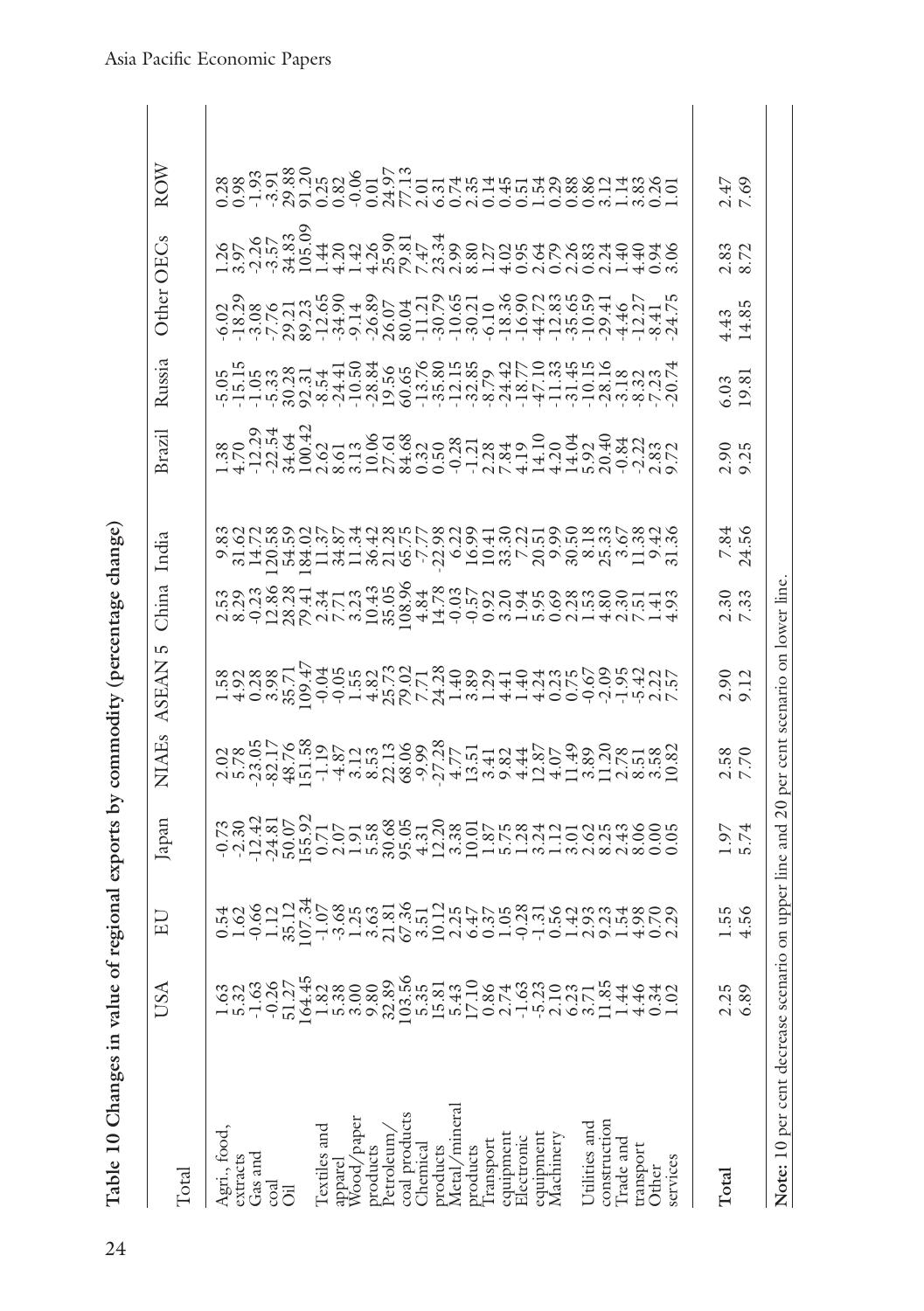scenario, the terms of trade of oil exporting economies increase significantly, while the terms of trade of oil importing economies decrease. The terms of trade of Russia and other OECs increases by 45.98 per cent and 40.68 per cent, respectively, and the terms of trade of India and Japan decrease by 19.64 per cent and 10.81 per cent, respectively. Since the price of oil increases by more than 100 per cent while the price of other merchandise commodities increase moderately compared with oil, oil exporting economies' terms of trade are improved significantly and the terms of trade of oil importing economies decrease.

| Region            | 10 per cent       | 20 per cent       |  |
|-------------------|-------------------|-------------------|--|
|                   | decrease scenario | decrease scenario |  |
| <b>USA</b>        | $-3.12$           | $-8.63$           |  |
| EU                | $-1.07$           | $-3.11$           |  |
| Japan             | $-3.81$           | $-10.81$          |  |
| <b>NIAEs</b>      | $-2.38$           | $-6.87$           |  |
| <b>ASEAN 5</b>    | $-1.45$           | $-4.26$           |  |
| China             | $-2.27$           | $-6.87$           |  |
| India             | $-7.17$           | $-19.64$          |  |
| <b>Brazil</b>     | $-2.20$           | $-6.67$           |  |
| Russia            | 14.26             | 45.98             |  |
| Other OECs        | 12.59             | 40.68             |  |
| Rest of the world | $-1.68$           | $-4.91$           |  |

**Table 11 Changes in terms of trade (percentage change)**

### *4.3 Welfare*

#### *4.3.1 Income*

Under the simulations, the incomes of oil exporting economies increase and the incomes of oil importing economies decrease. Table 12 indicates the changes in household incomes.22 The income of Russia and the income of other OECs increase by 19.08 per cent and 21.05 per cent, respectively. Among oil importing economies, the incomes of developing economies decrease more than incomes of developed economies. Under the 20 per cent decrease scenario, India, NIAEs, China and ASEAN 5 decrease their incomes by 7.25 per cent, 5.39 per cent, 2.70 per cent and 1.26 per cent, respectively, while the incomes of the EU, the United States and Japan decrease by 0.36 per cent, 0.55 per cent and 0.85 per cent, respectively. The incomes of developing economies decrease relatively by large number because the price of labour and capital decreases significantly in those countries. Table 13 shows the price of production factors.23 The cost of unskilled labour and capital of India decrease 12.88 per cent and 13.53 per cent, respectively, while the cost of unskilled workers and capital of the United States decrease by 1.52 per cent and 1.48 per cent, respectively.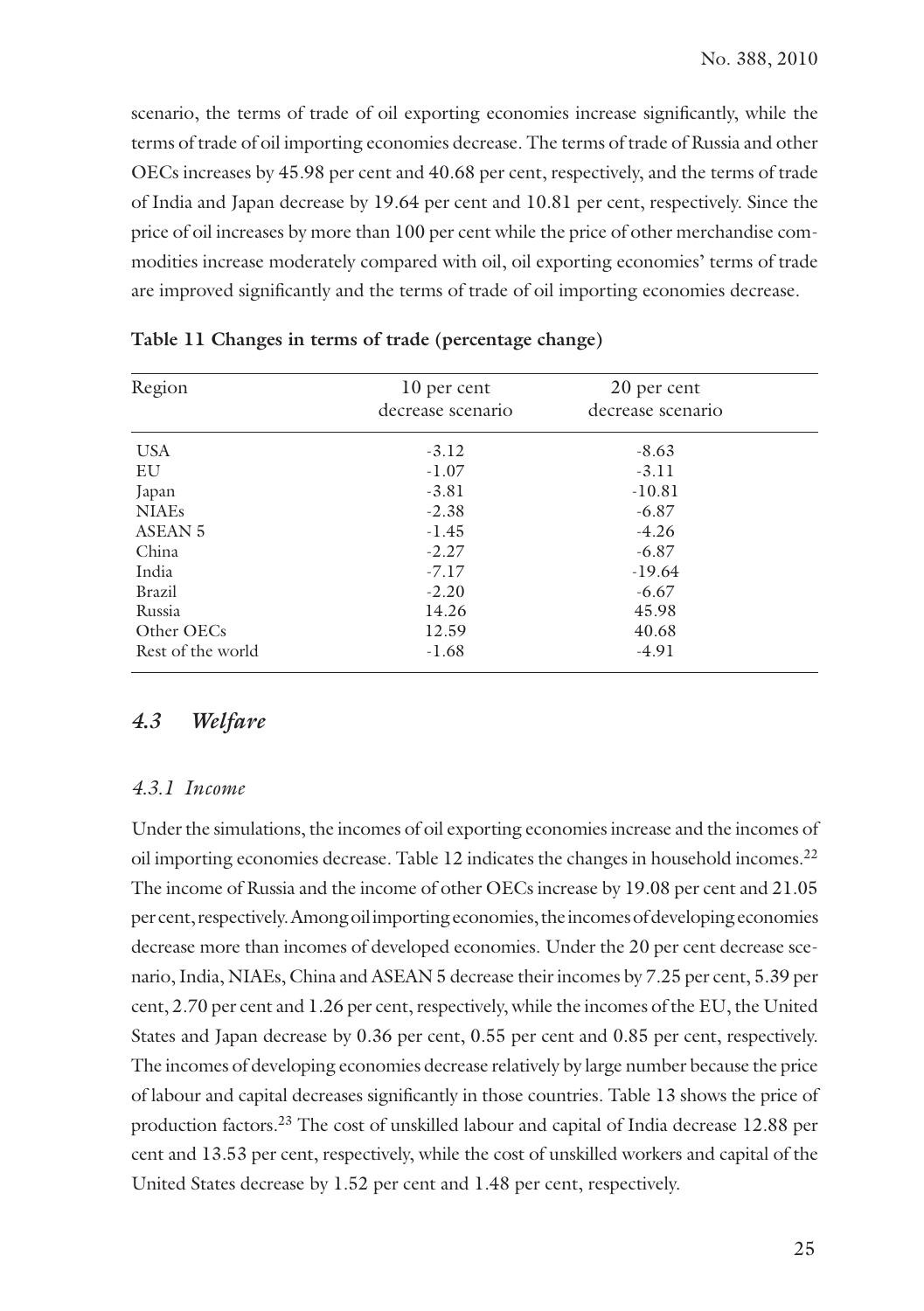| Table 13 Changes in the price of                                                          |                 |                    |                    | primary factors (percentage change) |                    |                    |                     |                                    |                    |                      |                    |
|-------------------------------------------------------------------------------------------|-----------------|--------------------|--------------------|-------------------------------------|--------------------|--------------------|---------------------|------------------------------------|--------------------|----------------------|--------------------|
|                                                                                           | SSU             | 己                  | Japan              | <b>NIAEs</b>                        | ASEAN<br>5         | China              | India               | Brazil                             | Russia             | <b>Other</b><br>OECS | <b>ROW</b>         |
| <b>Land</b>                                                                               | $-1.48$         | $-1.37$<br>$-4.40$ | $-1.27$<br>$-4.10$ | $-2.55$<br>$-8.23$                  | $-2.23$            | 2.09<br>2.58       | $-4.61$<br>$-13.53$ | $\frac{1}{1}$ .51<br>$\frac{1}{1}$ | $-1.44$<br>$-3.16$ | $-2.88$<br>4.88      | $-1.10$<br>$-3.46$ |
| Unskilled<br>labour                                                                       | $-1.52$         | $-2.61$            | $-1.49$            | $-2.32$<br>$-7.08$                  | $-2.14$<br>$-6.83$ | $-1.76$<br>$-5.81$ | $-4.28$<br>$-12.88$ | $-1.63$<br>$-5.36$                 | 0.38<br>1.56       | 1.90<br>6.92         | $-1.00$<br>$-3.34$ |
| Skilled<br>labour                                                                         | $-1.46$         | $-0.69$<br>$-2.36$ | $-1.45$            | $-2.28$<br>$-6.96$                  | $-1.98$<br>$-6.32$ | $-1.85$<br>$-6.09$ | $-4.01$<br>$-11.97$ | $-1.46$<br>$-4.85$                 | $1.97$<br>6.40     | $3.05$<br>$10.57$    | $-1.00$<br>$-3.31$ |
| Capital                                                                                   | $-1.38$         | $-2.45$            | $-1.56$            | $-2.28$<br>$-6.94$                  | $-1.63$<br>$-5.60$ | $-1.59$<br>$-5.42$ | $-4.25$<br>$-12.80$ | $-1.35$<br>$-4.69$                 | 2.19<br>6.16       | 3.38<br>10.56        | $-0.87$            |
| resources<br>Natural                                                                      | 36.97<br>127.03 | 24.30<br>83.95     | $-0.32$<br>$-0.88$ | $-2.09$<br>$-5.14$                  | 36.26<br>124.50    | 19.25<br>67.39     | 23.40<br>79.41      | 82.13<br>275.75                    | 57.35<br>193.65    | 61.24                | 24.48<br>85.03     |
| Note: 10 per cent decrease scenario on upper line and 20 per cent scenario on lower line. |                 |                    |                    |                                     |                    |                    |                     |                                    |                    |                      |                    |

Asia Pacific Economic Papers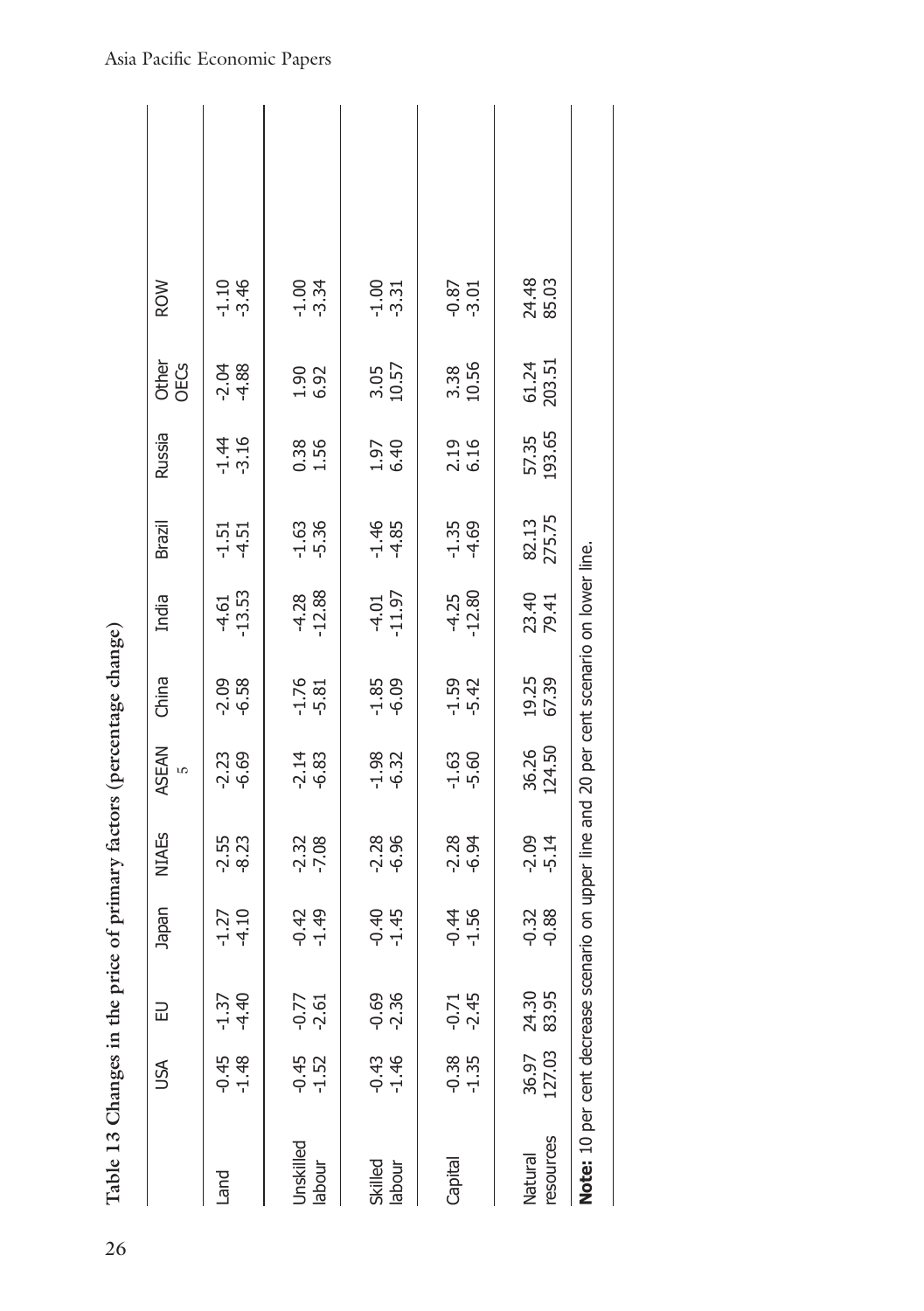| Region            | 10 per cent       | 20 per cent       |
|-------------------|-------------------|-------------------|
|                   | decrease scenario | decrease scenario |
| <b>USA</b>        | $-0.15$           | $-0.55$           |
| EU                | $-0.04$           | $-0.36$           |
| Japan             | $-0.20$           | $-0.85$           |
| <b>NIAEs</b>      | $-1.74$           | $-5.39$           |
| <b>ASEAN 5</b>    | $-0.41$           | $-1.26$           |
| China             | $-0.81$           | $-2.70$           |
| India             | $-2.43$           | $-7.25$           |
| <b>Brazil</b>     | $-0.17$           | $-0.75$           |
| Russia            | 5.90              | 19.08             |
| Other OECs        | 6.35              | 21.05             |
| Rest of the world | $-0.22$           | $-0.85$           |

**Table 12 Changes in household income (percentage change)**

|  |         |  |  |  | Table 14 Changes in per capita utility from household expenditure (percentage |  |
|--|---------|--|--|--|-------------------------------------------------------------------------------|--|
|  | change) |  |  |  |                                                                               |  |

| Region             | 10 per cent       | 20 per cent       |
|--------------------|-------------------|-------------------|
|                    | decrease scenario | decrease scenario |
| <b>USA</b>         | $-0.66$           | $-1.87$           |
| EU                 | $-0.72$           | $-2.07$           |
| Japan              | $-0.65$           | $-1.93$           |
| <b>NIAEs</b>       | $-1.78$           | $-5.40$           |
| ASEAN <sub>5</sub> | $-1.56$           | $-4.39$           |
| China              | $-1.11$           | $-3.35$           |
| India              | $-2.18$           | $-6.62$           |
| Brazil             | $-0.88$           | $-2.50$           |
| Russia             | 2.62              | 8.46              |
| Other OECs         | 2.75              | 9.02              |
| Rest of the world  | $-1.01$           | $-2.94$           |

## *4.3.2 Per capita utility from household expenditure*

Per capita utility from household expenditure shows the same trend as income. Table 14 indicates the change in per capita utility from aggregate household.<sup>24</sup> Per capita utility of oil exporting regions economies increases, while per capita utility of oil importing economies decreases. For example, other OECs increase their utility by 9.02 per cent, while NIAEs decreases their utility by 5.40 per cent.

## *4.3.3 Equivalent variation*

Changes in equivalent variations show the same trend as changes in incomes and per capita utilities. Table 15 shows the changes in equivalent variations.25 Equivalent variations in oil exporting economies increase, while equivalent variations of oil importing economies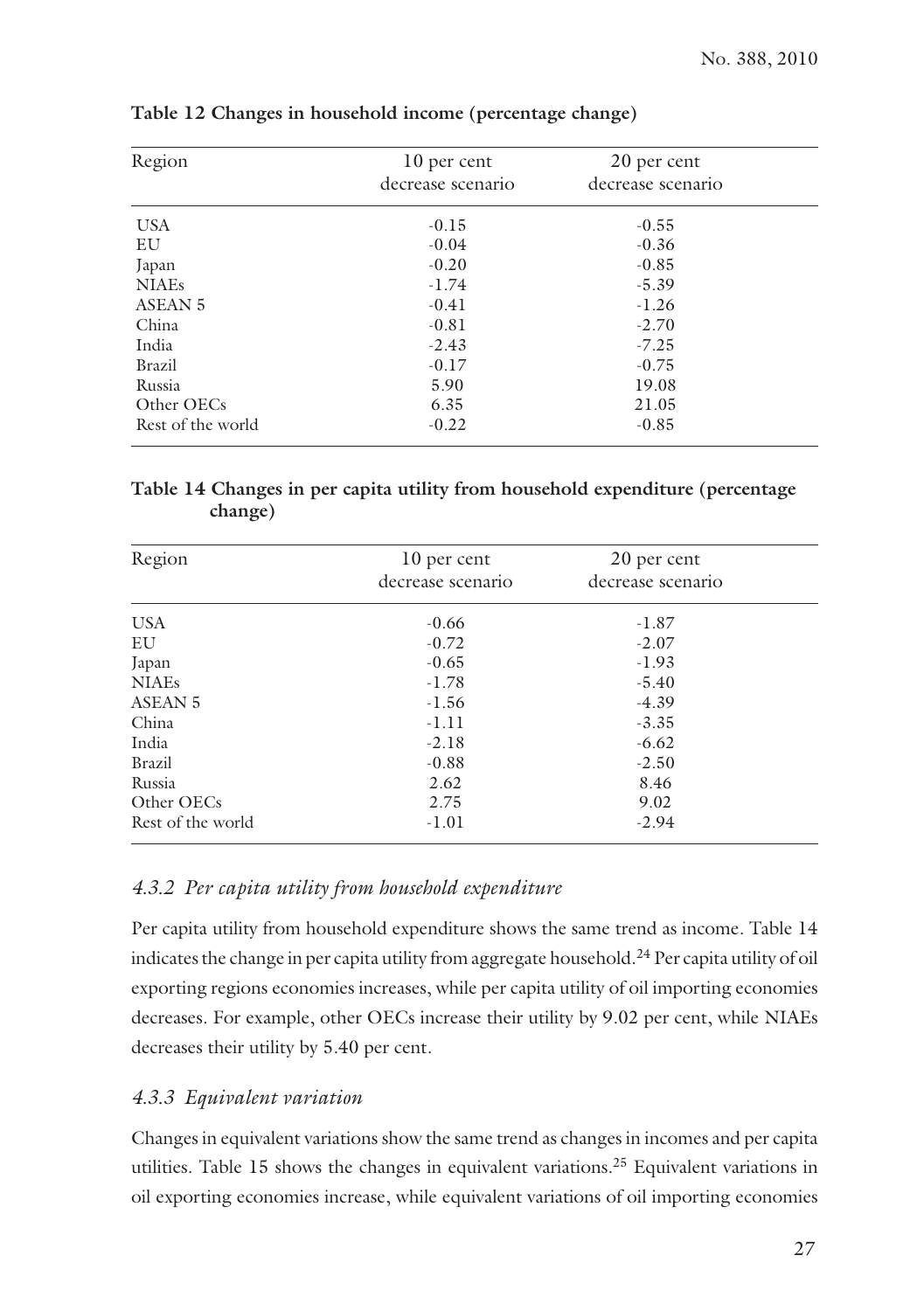decrease. For example, Russia increases its equivalent variation by US\$45,979, while the United States decreases its equivalent variation by US\$198,648. Figure 10 show the decomposition of change in equivalent variation.26 In all regions, changes in terms of tradeshow the biggest effect.

| decrease scenario<br>decrease scenario<br><b>USA</b><br>$-69,707$<br>$-198,648$<br>$-80,401$<br>$-231,800$<br>$-25,838$<br>$-76,876$<br>Japan | 20 per-cent |
|-----------------------------------------------------------------------------------------------------------------------------------------------|-------------|
|                                                                                                                                               |             |
|                                                                                                                                               |             |
|                                                                                                                                               |             |
|                                                                                                                                               |             |
| $-19,902$<br>$-60,297$<br><b>NIAEs</b>                                                                                                        |             |
| ASEAN <sub>5</sub><br>$-9,015$<br>$-25,292$                                                                                                   |             |
| China<br>$-16,867$<br>$-50,832$                                                                                                               |             |
| $-12,799$<br>India<br>$-38,810$                                                                                                               |             |
| $-4,811$<br><b>Brazil</b><br>$-13,643$                                                                                                        |             |
| 45,979<br>Russia<br>14,227                                                                                                                    |             |
| Other OECs<br>84,706<br>277,836                                                                                                               |             |
| Rest of the world<br>$-27,510$<br>$-80,250$                                                                                                   |             |
| $-452,631$<br>World total<br>$-167,917$                                                                                                       |             |

| Table 15 Changes in equivalent variation (2005 \$ US million) |  |
|---------------------------------------------------------------|--|
|---------------------------------------------------------------|--|

#### **Figure 10 Decomposition of Change in equivalent variation**

# **5. Conclusion**

This paper analyses the effects of the decrease in oil production on some economies using a computable general equilibrium model. Under the simulations, the world output of oil decreases. In oil exporting economies, the GDPs increase, the utilities increase, and the terms of trade increase. In oil importing economies, the GDPs decrease, the utilities decrease, and the terms of trade decrease. Among oil importing economies, the developing economies and newly industrialised economies affects more than developed economies. Most industry sectors decrease their world outputs. Among industry sectors, oil industry affects most and the industry sectors which use large amount of oil such as petroleum industry and chemical industry decrease its output significantly.

The results of the simulations show that the economies which are expected to increase their oil consumption such as India and China would be affected significantly by the decrease in oil production. If they cannot change their economic structures which are dependent on oil, they cannot maintain their economic growth or they would economically decline. Unlike the oil price increase due to speculation, the oil price increase due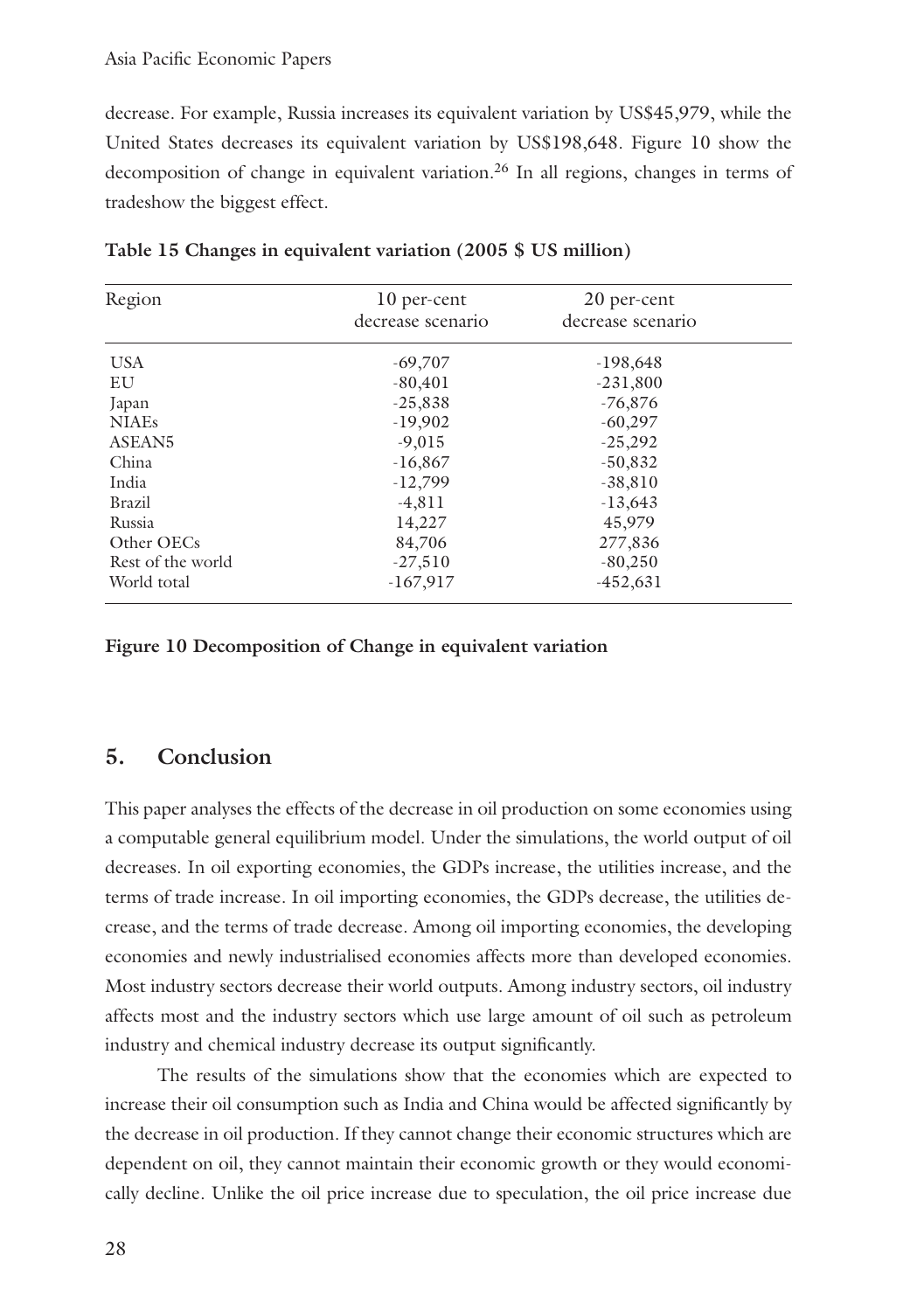to the decrease in oil production would last a longer time, unless new technology for oil production is introduced. Therefore, its influence on economies would be more serious than the previous oil shocks in the 1970s.

## **References**

- Arrow, K. J., Chenery, H. B., Minhas, B.S. and Solow, R. M., 1961. 'Capital-Labor Substitution and Economic Efficiency.' *The Review of Economics and Statistics*, 43(3):225–250.
- Ban, K., Ōtsubo, S., Kawasaki, K., et al., 1998. 'Ōyō Ippan Kinkō Model ni yoru Bōeki Tōshi Jiyūka to Kankyō Seisaku no Hyōka' (Evaluation of Trade and Investment Liberalisation and Environment Policy by Using Applied General Equilibrium Model), *Keizai Bunseki*, 156: 26–42.
- BP, 2009. '*BP Statistical Review of World Energy June 2009*.' London, UK: BP Distribution Services
- Brockmeier, Martina, 2001. 'Graphical Exposition of the GTAP Model.' *GTAP Technical Paper* No. 8, Revised.
- Hertel, Thomas W., 1997. '*Global Trade Analysis, Modeling and Applications*.' Cambridge, U.K.: Cambridge University Press.
- Hosoe, N., Gasawa, K. and Hashimoto, H., 2004. '*Ōyō Ippan Kinkō Modeling: Program kara Simulation made*' (Applied General Equilibrium Modeling: From Programming to Simulation), Tokyo, Japan: University of Tokyo Press.
- Huff, Karen M. and Hertel, Thomas W., 2000. 'Decomposing Welfare Changes in the GTAP Model.' *GTAP Technical Paper* No. 5.
- International Energy Agency, 2007-2009. '*World Energy Outlook 2007-2009*.' Paris, France: Organisation of Economic Cooperation and Development.
- International Energy Agency, 2009. '*Key World Energy Statistics 2009*.' Paris, France: Organisation of Economic Cooperation and Development.
- International Monetary Fund, 2009. '*World Economic Outlook Database*.' Washington D. C.: International Monetary Fund.
- Japan Energy Data and Modeling Center, 2008. '*Enerugī Keizai Data no Yomikata Nyūmon*' (Interpretation of Energy and Economic Data), Tokyo, Japan: Energy Conservation Center, Japan.
- McDougall, Robert, 2003. 'A New Regional Household Demand System for GTAP.' *GTAP Technical Paper* No.20, Revision 1.
- Population Reference Bureau, 2009. '*2008 World Population Data Sheet*.' Washington D. C.: Population Reference Bureau.
- Roberts, P., 2004. '*The End of Oil: the Decline of the Petroleum Economy and the Rise of a New Energy Order*' London: Bloomsbury.
- Shoven, John B. and Whalley, John, 1984. 'Applied General-Equilibrium Models of Taxation and International Trade: An Introduction and Survey.' *Journal of Economic Literature*, 22: 1007–1051.
- U.S. Energy Information Administration, 2009. '*International Energy Outlook 2009*.' Washington D.C., U.S.: U.S. Department of Energy.

#### **Notes**

1 BP Statistical Review of World Energy 2009, Oil Consumption - barrels (from 1965).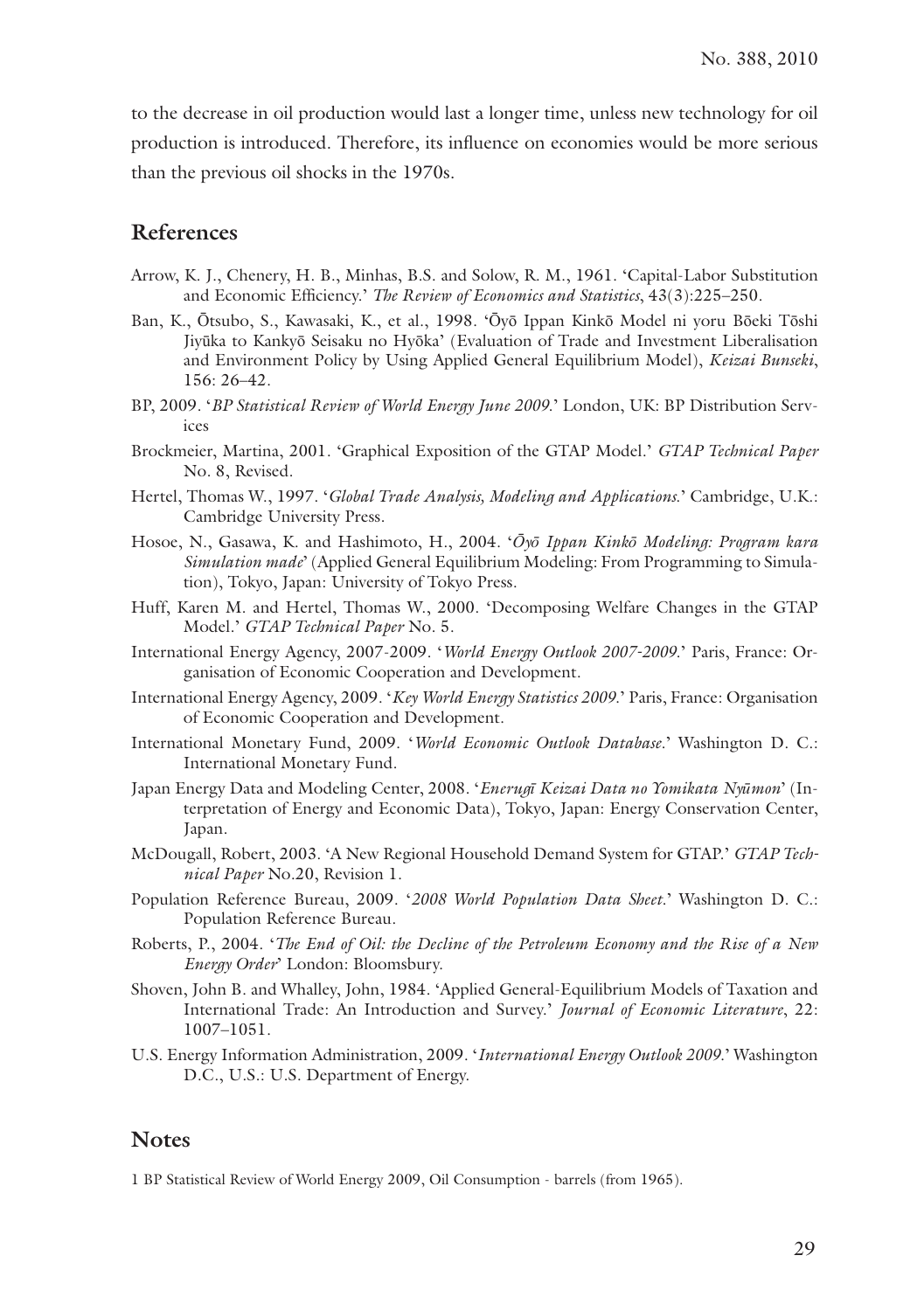- 2 IEA World Energy Outlook 2009.
- 3 US EIA International Energy Outlook 2009.
- 4 IEA World energy Outlook 2007.
- 5 IEA Key World Energy Statistics 2009.
- 6 BP Statistical Review of World Energy 2009, Proved Reserves barrels (from 1980).
- 7 IEA World energy Outlook 2007.
- 8 BP Statistical Review of World Energy 2009, Proved Reserves barrels (from 1980).
- 9 BP Statistical Review of World Energy 2009, Oil Consumption barrels (from 1965).
- 10 IEA World energy Outlook 2007.
- 11 Society of petroleum Engineers, Glossary of Terms Used in Petroleum Reserves/Resources, Petroleum Reserve Definitions 1997.
- 12 For more details, see Ban, K., Ōtsubo, S., Kawasaki, K., et al. (1998).
- 13 Exogenous variables: pop (population), psaveslack (slack variable for the savings price equation), pfactwld (world price index of primary factors), profitslack (slack variable in the zero profit equation), incomeslack (slack variable in the expression for regional income), endwslack (slack variable in endowment market clearing condition), cgdslack (slack variable for qcgds (output of capital sector)), tradslack (slack variable in tradables market clearing condition), ams (import augmenting technical change), atm (technical change in transportation mode) atf (technical change in shipping, worldwide), ats (technical change in shipping from region r), atd (technical change in shipping to region s), aosec (output technical change of sector j), aoreg (output technical change of region r), avasec (value added technical change of sector j), avareg (value added technical change of region r), afcom (factor input technical change of input i), afsec (factor input technical change of sector j), afreg (factor input technical change of region r), afecom (factor input technical change of input i), afesec (factor input technical change of sector j), afereg (factor input technical change of region r), aoall (output augmenting technical change) afall (intermediate input augmenting technical change) afeall (primary factor augmenting technical change), au (input-neutral shift in utility function), dppriv (private consumption distribution parameter), dpgov (government consumption distribution parameter), dpsave (saving distribution parameter), to (output (or income) tax) tp (shift in tax on private consumption), tm (change in tax on imports), tms (change in tax on imports from region r), tx (change in subsidy on exports), txs (change in subsidy on exports to region s), qo(ENDW\_ COMM, REG) (primary factor output). Rest of variables are endogenous.
- 14 These countries cover more than 97 per cent of world net oil exports.
- 15 Represented as 'qgdp', 'pgdp' and 'vgdp' in GTAP model.
- 16 Represented as 'qow' in GTAP model.
- 17 Represented as 'qo' and 'qgdp' in GTAP model.
- 18 Represented as 'pw' in GTAP model.
- 19 'Represented as viwcif', 'viwcom' and 'viwreg' in GTAP model.
- 20 Represented as 'vxwfob', 'vxwcom' and 'vxwreg' in GTAP model.
- 21 Represented as 'tot' in GTAP model.
- 22 Represented as 'y' in GTAP model.
- 23 Represented as 'pm' in GTAP model.
- 24 Represented as 'u' in GTAP model.
- 25 Represented as 'EV' in GTAP model.
- 26 Represented as 'EV Decomposition' in GTAP model.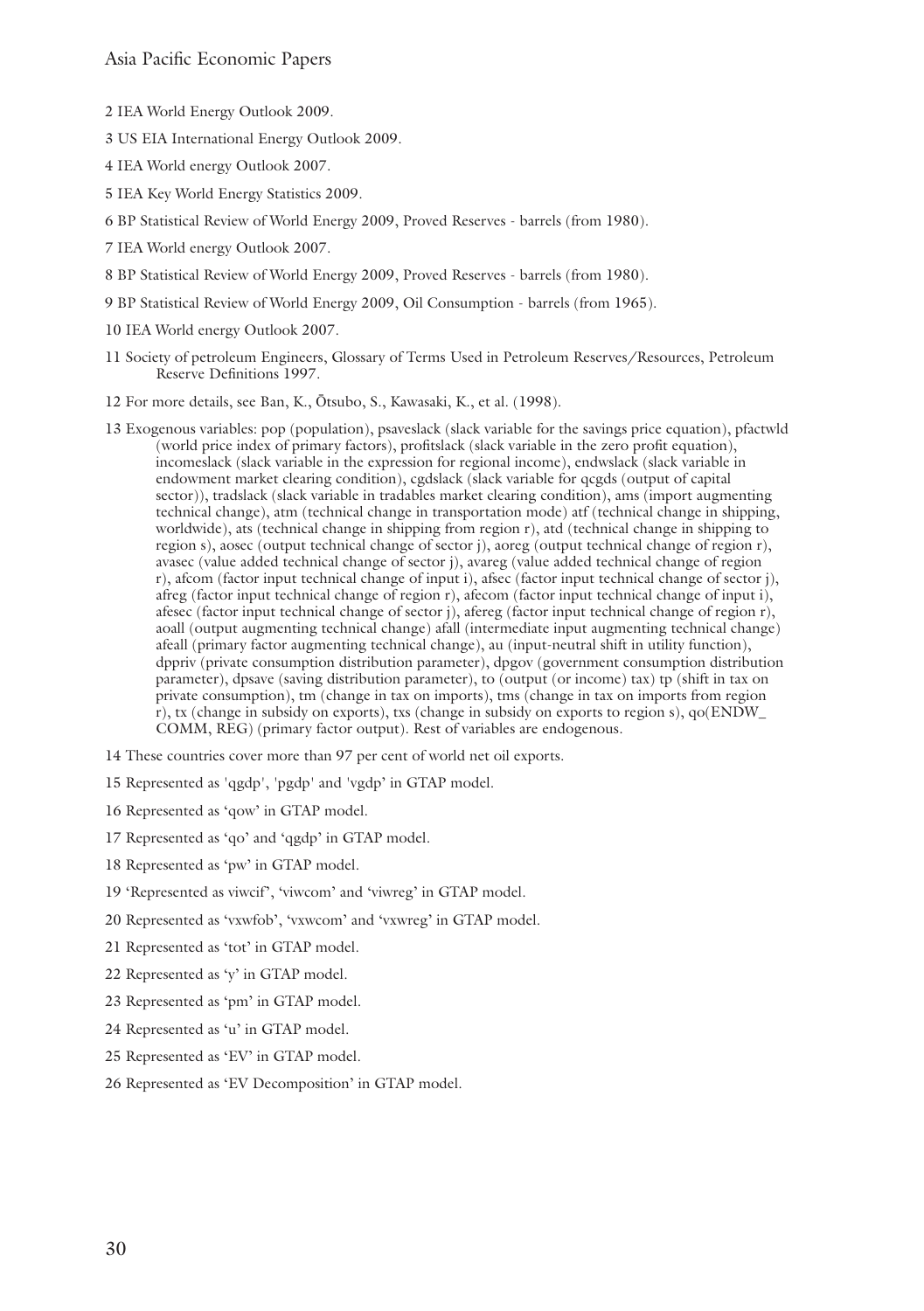## **Previous** *Asia Pacific Economic Papers*

- 387 Internal Promotion and the Effect of Board Monitorin: a Comparison of Japan and the United States *Meg Sato*, 2010
- 386 Interaction between trade, conflict and cooperation: the case of Japan and China *Shiro Armstrong*, 2010
- 385 Japanese Aid as a prerequisite for FDI: the case of Southeast Asian countries *Séverine Blaise*, 2009
- 384 Insular Decision-making in the Board Room: Why Boards Retain and Hire Sub-Standard CEOs *Meg Sato,* 2009
- 383 How does Financial System Efficiency Affect the Growth Impact of FDI in China? *Ying Xu,* 2009
- 382 A Tale of Pork Prices: Evasion and Attenuation of a Japanese Tariff *Kazuki Onji,* 2009
- 381 Are the East Asian Currencies Still Misaligned? An Analysis Based on Absolute ppp-Income Relationship using Panel Data *Taizo Motonishi,* 2009
- 380 Is Foreign Aid a Vanguard of Foreign Direct Investment? A Gravity-Equation Approach *Hidemi Kimura and Yasuyuki Todo*, 2009
- 379 Rain, Elections and Money: The Impact of Voter Turnout on Distributive Policy Outcomes in Japan *Yusaku Horiuchi and Jun Saito*, 2009
- 378 Japanese FDI in China: determinants and performance *Shiro Armstrong*, 2009
- 377 Expansion Abroad and Jobs at Home: Evidence from Japanese Multinational Enterprises *Nobuaki Yamashita and Kyoji Fukao*, 2009
- 376 Should Australia Encourage Developing Countries to Adopt Competition Laws? *Henry Ergas*, 2008
- 375 Will New Trends in Foreign Direct Investment Change the Structure of Intra-industry Trade between China and Japan? *Tao Tao,* 2008
- 374 Competition Policy in ASEAN: Case studies *Johannah Branson*, 2008
- 373 Can the New Antimonopoly Act Change the Japanese Business Community? The 2005 Amendment to Antimonopoly Act and Corporate Compliance. *Kazukiyo Onishi*, 2008
- 372 Immunising future trade against protectionists: preventing the emergence of more sensitive sectors *Andrew Elek,* 2008
- 371 Tax law asymmetries and income shifting: evidence from Japanese Capital KEIRETSU *Kazuki Onji and David Vera,* 2008
- 370 The response of firms to eligibility thresholds: evidence from the Japanese value-added tax *Kazuki Onji,* 2008
- 369 China and East Asian Energy: Prospects and Issues Vol. 1 & 11 *Peter Drysdale, Kejun Jiang and Dominic Meagher*, 2008
- 368 Measuring trade and trade potential *Shiro Armstrong,* 2007
- 367 APEC and infectious disease: meeting the challenge *Joel Gilbourd*, 2007